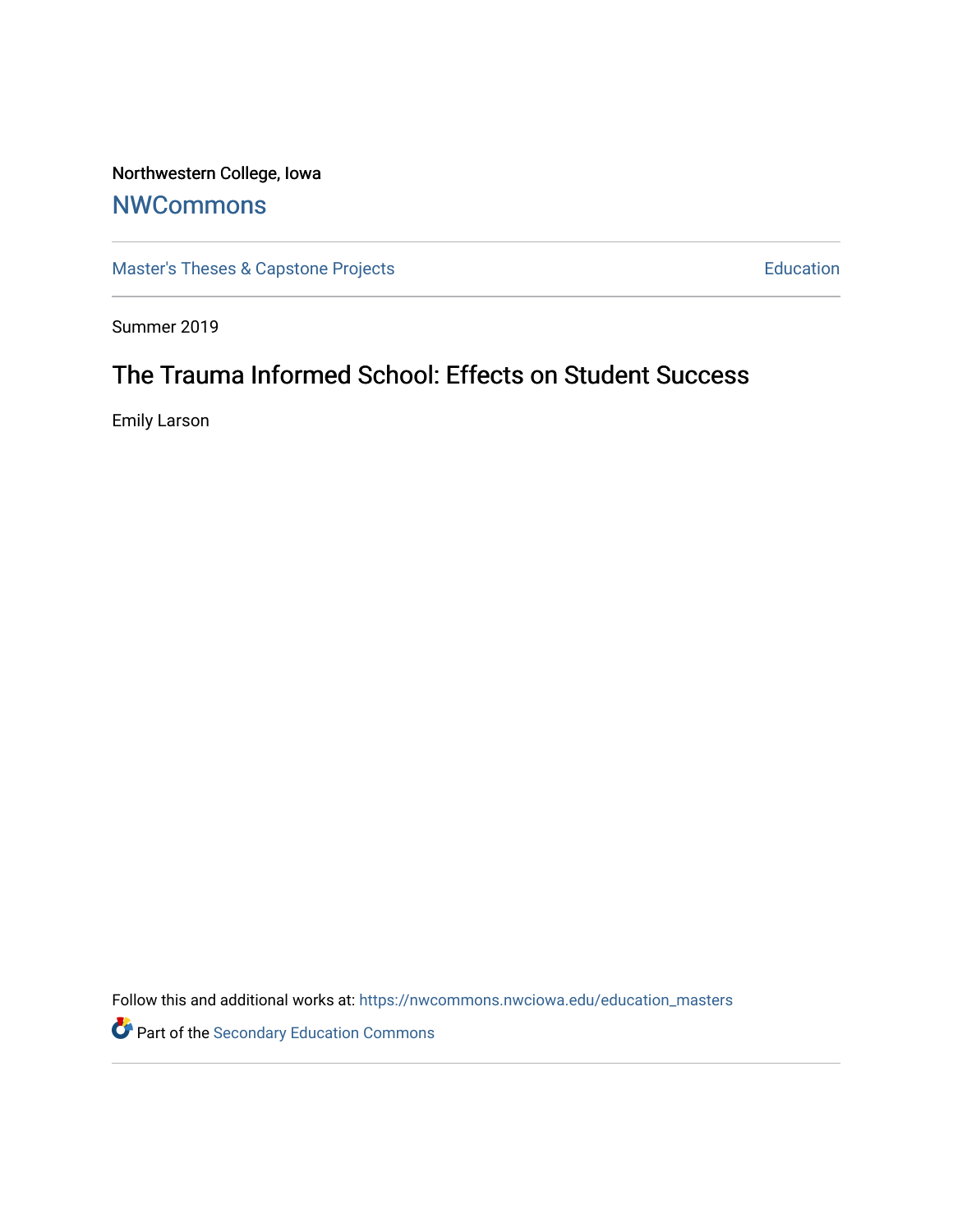The Trauma Informed School: Effects on Student Success

Emily E. Larson

Northwestern College

A Literature Review Presented in Partial Fulfillment of the Requirements For the Degree of Master of Education August 11th, 2019

Sara Waring Tiedeman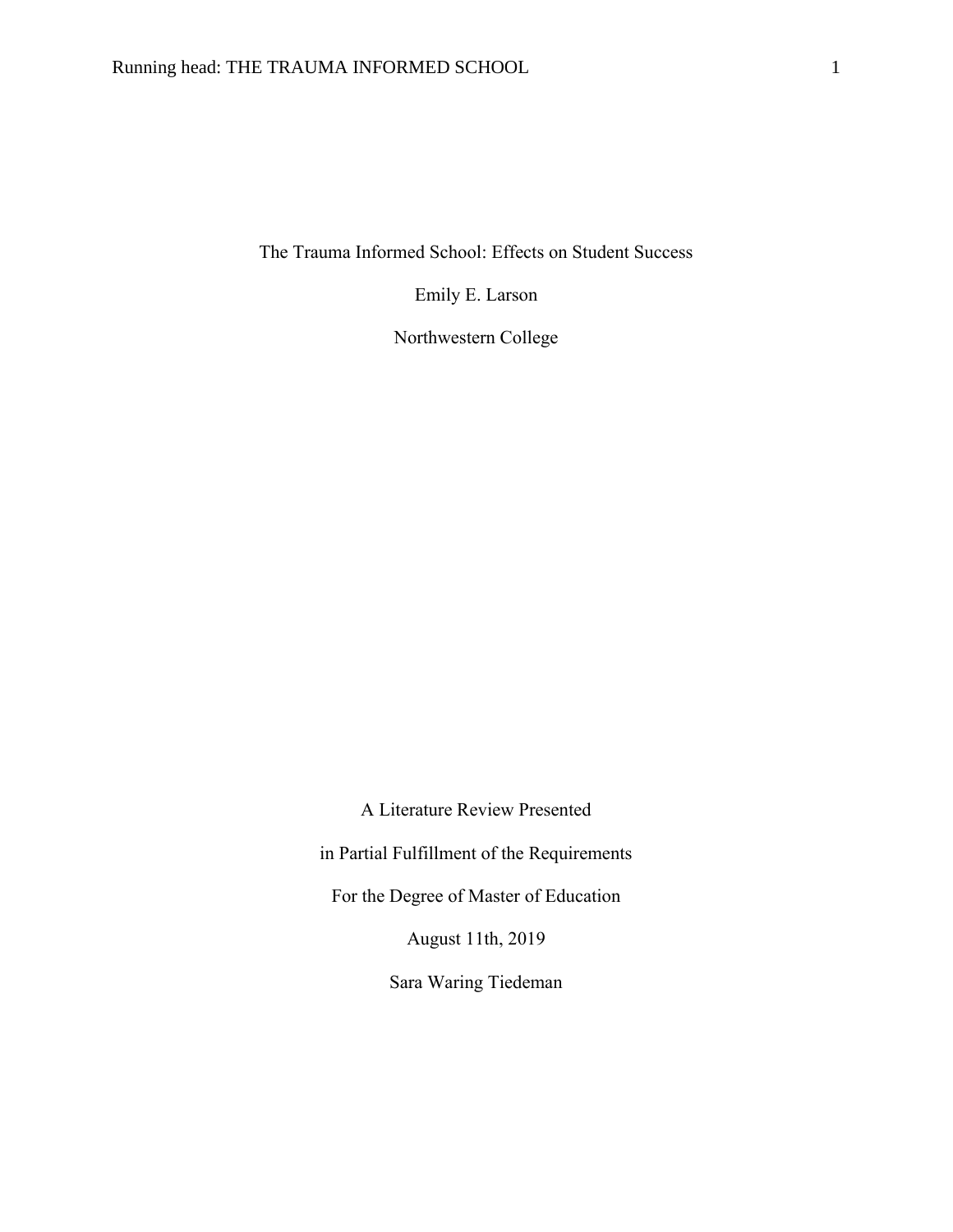### **Table of Contents**

| Introduction                       | $\overline{4}$ |
|------------------------------------|----------------|
| Review of Literature               | 5              |
| Trauma                             | 5              |
| Types of trauma                    | 6              |
| Statistics of traumatized students | $\overline{7}$ |
| Academic levels                    | $8\,$          |
| <b>Behaviors</b>                   | 8              |
| Drop-out rates                     | 10             |
| Trauma-informed schools            | 10             |
| Becoming trauma informed           | 11             |
| Support for students               | 12             |
| Identifying students               | 13             |
| Counseling                         | 15             |
| Positive relationships             | 16             |
| Analysis                           | 18             |
| Application                        | 20             |
| Conclusion                         | 23             |
| References                         | 26             |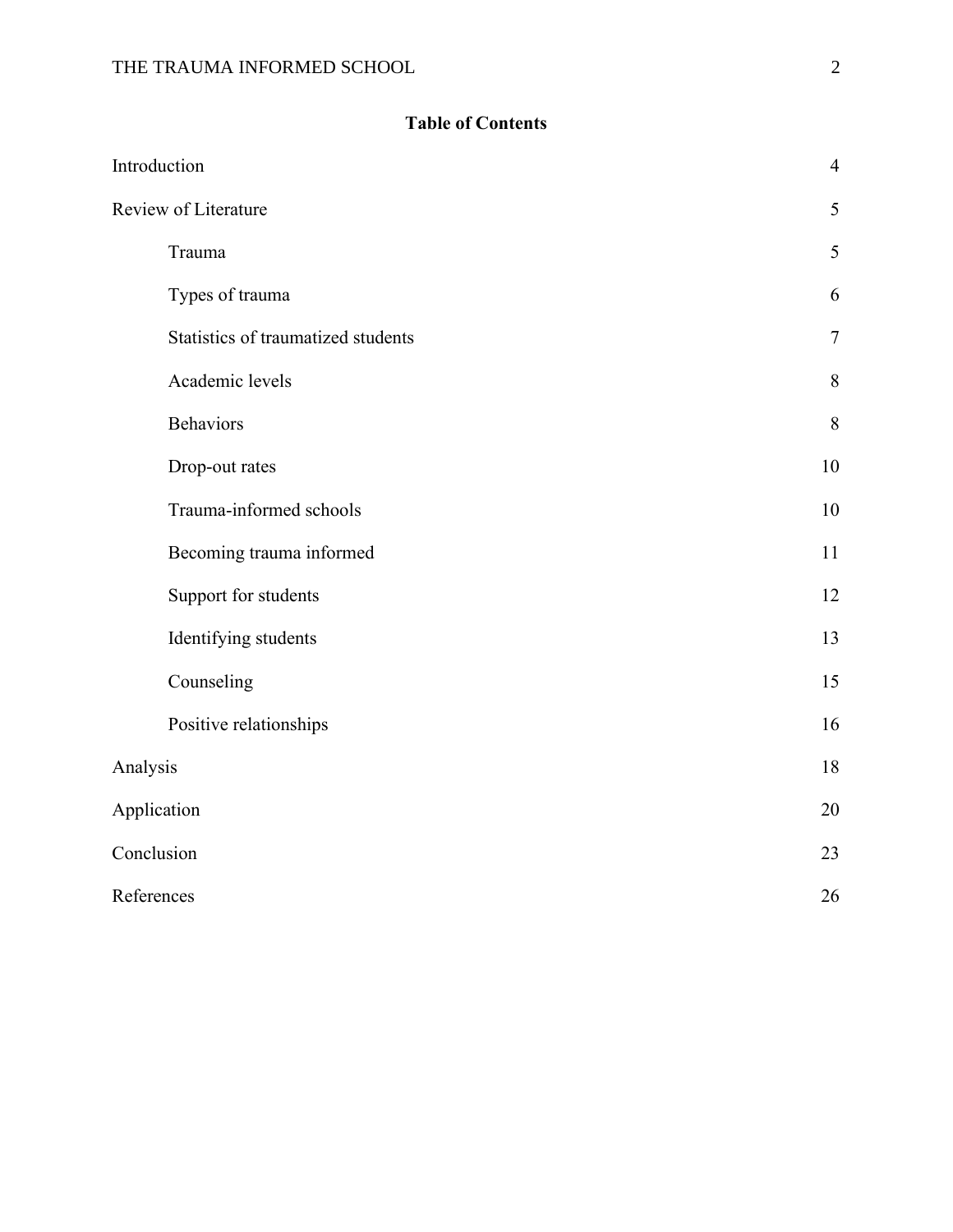#### Abstract

There is a great need in schools today for school staff to be trauma informed. Many students are coming into the classroom after having dealt with traumatic experiences. Many people assume that the only trauma they are experiencing comes from abuse. However, that is not the case. Students are experiencing a variety of trauma in their lives such as death, neglect, community disasters and nation-wide disasters. All these factors change the way that children respond to others, their behaviors in the classroom and their academic success. Because of this trend, school staff are becoming trauma informed. Staff is trained to identify trauma in students and how to help the students navigate their emotions. Rather than disciplining the students for their actions, schools are working towards teaching the students how to respond and act. Trauma informed schools and staff members create a safer environment for all students and promote teaching techniques rather than discipline to support their students.

*Keywords:* trauma, trauma-informed schools, trauma-informed staff, adolescents, success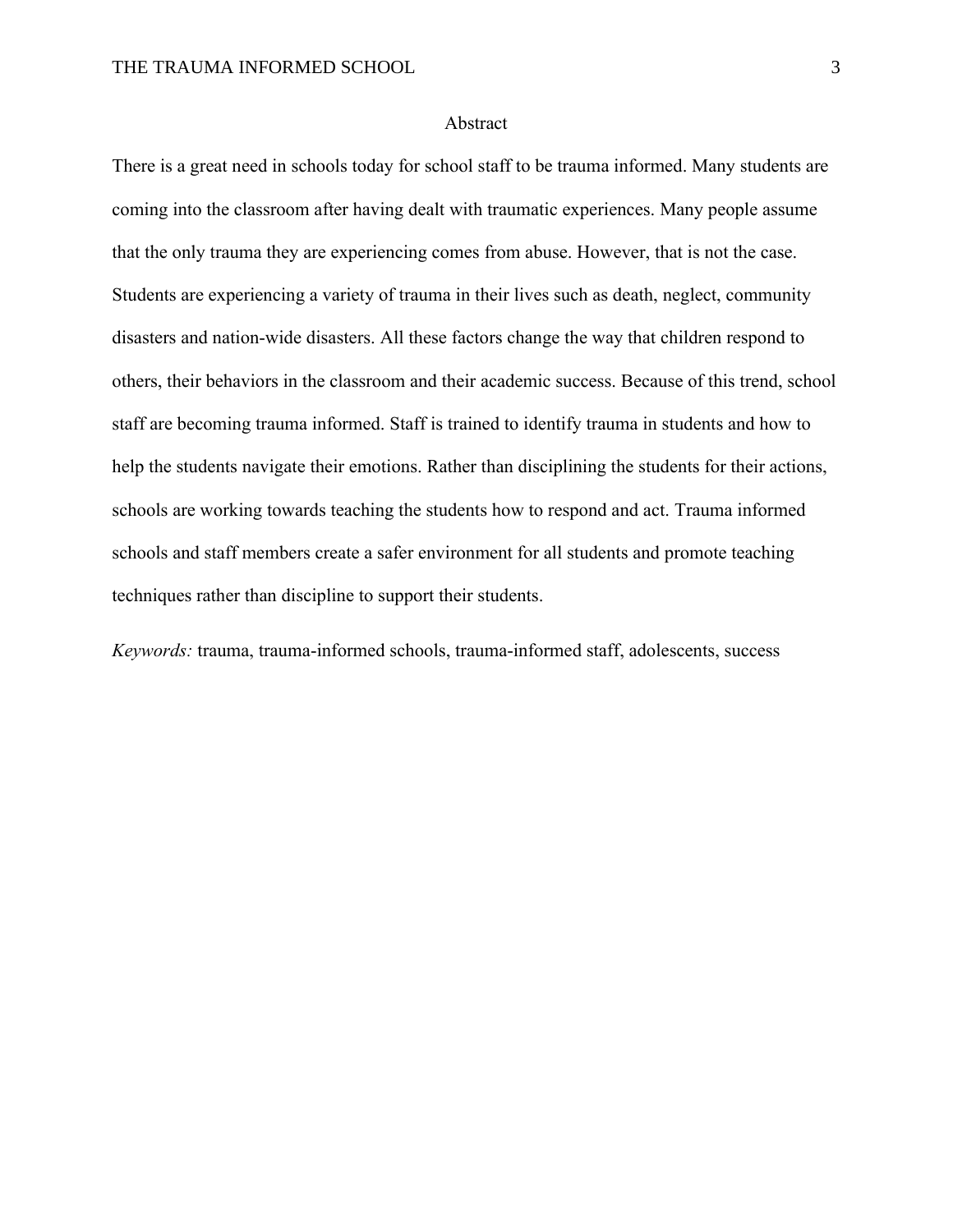The Trauma Informed School: Effects on Student Success

In education today there is much more to be a teacher than the standards within the curriculum. There is a vast amount of teaching that must be done outside of the curriculum. Not only are educators required to meet all the standards within the curriculum, but educators also feel that it is their duty to help their students become good human beings. Each year, more students are coming into the classroom with tragic experiences that teachers are not necessarily equipped to deal with. Because of the trauma that these students have experienced it is causing them to fall behind in their classes and the students are starting to struggle socially and emotionally. At the root of all these problems is the trauma that these students have experienced throughout their lives.

Trauma can be defined as any experience that causes a child unbearable psychic pain or anxiety (Dwivedi, 2010). Unfortunately, children experiencing some type of trauma is more common than one would think. According to Zacarian (2017), in the United States alone, half of the nation's total student population are students who have experienced or are experiencing trauma, violence, or chronic stress. Since all people are different and we all view pain and suffering differently, the experiences that these children endure have a vast range. Some of their experiences are specific instances of abuse and lack of love in the home and some involve instability in their lives and unpredictability (Dwivedi, 2010). Both can be traumatic for students and it is important for school staff to help students navigate their way through all types of trauma. If these students are not receiving proper intervention from counselors or staff members, their educational success could be jeopardized. At this point students may begin to lash out in class and become unmanageable to teachers (Zacarian, 2017). When this happens, teachers become frustrated and struggle with how to handle some of these students. However, if teachers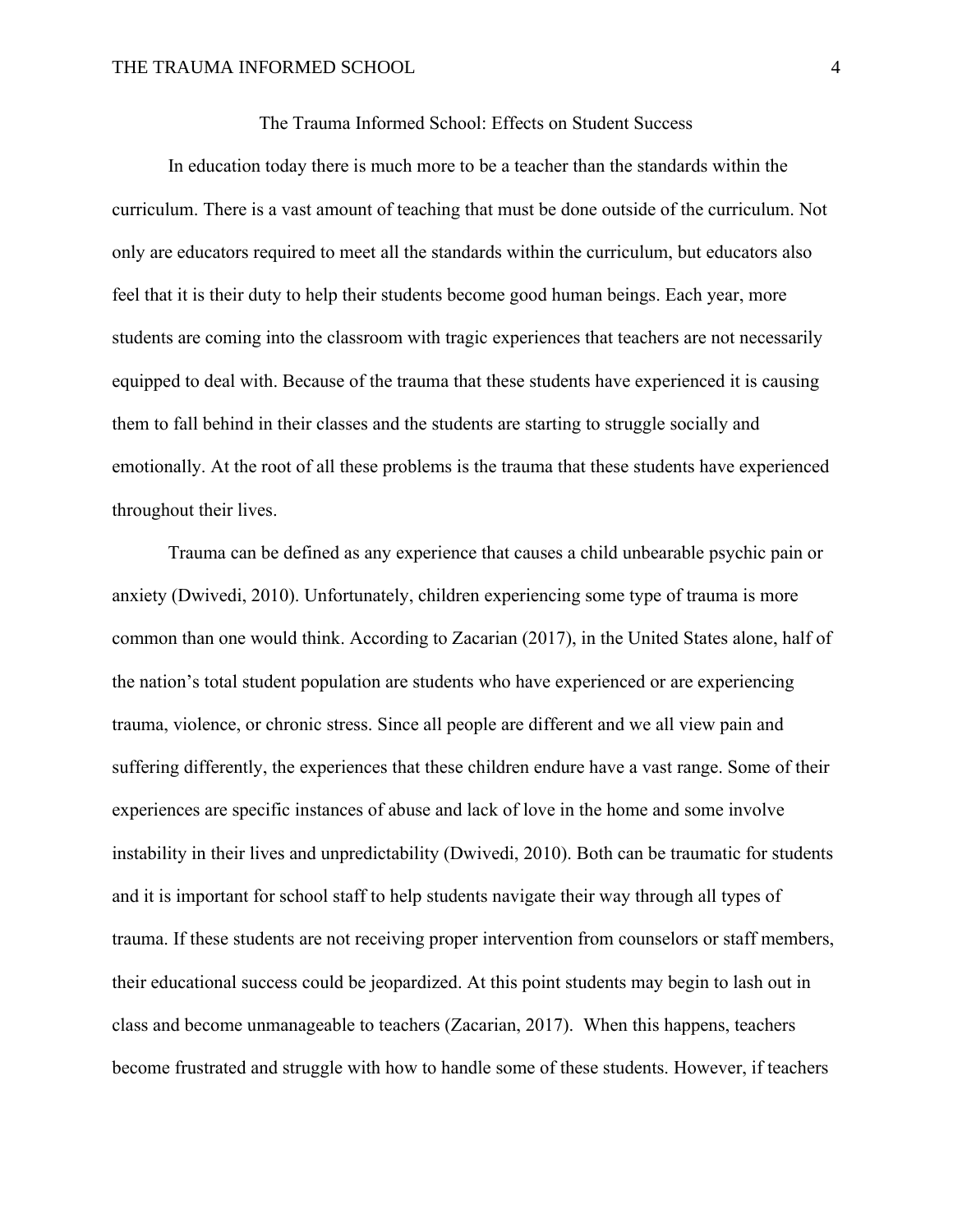were trained in working with students who have endured trauma one may ask if this would help all students succeed? Schools are beginning to become more trauma informed to help these students be more successful in the classroom and in their lives outside of the classroom. This method is referred to as a trauma-informed school.

Throughout this literature review trauma will be defined as well as the different types of trauma that teachers may encounter in their classrooms. It will discuss the statistics of students who have encountered trauma in their lives such as behaviors in the classroom, academic levels and dropout rates. This review will also touch on the ways that schools can become trauma informed and how to support students. Lastly, this literature review will discuss strategies that can be used in schools today to be more trauma informed and answer the question: how do trauma informed schools help all students succeed**.**

#### **Review of the Literature**

#### **Trauma**

In education today, there is an immense need for all school staff to be trauma informed. Over half of students in schools today have experienced some type of trauma in their lives and it affects them socially, emotionally and behaviorally daily which in turn causes issues in other areas of their lives. According to Cavanaugh (2016), over 68% of children experience posttraumatic effects of their experiences. The American Psychological Association (APA) describes trauma as "an emotional response to a terrible event" (Cavanaugh, 2016, p. 41). Not only can trauma be overwhelming for adults to comprehend, but it is much more difficult for children to manage. Dwivedi (2010) describes trauma as an experience that breaks down individuals and their psychological capability to cope with the world around them. When children experience a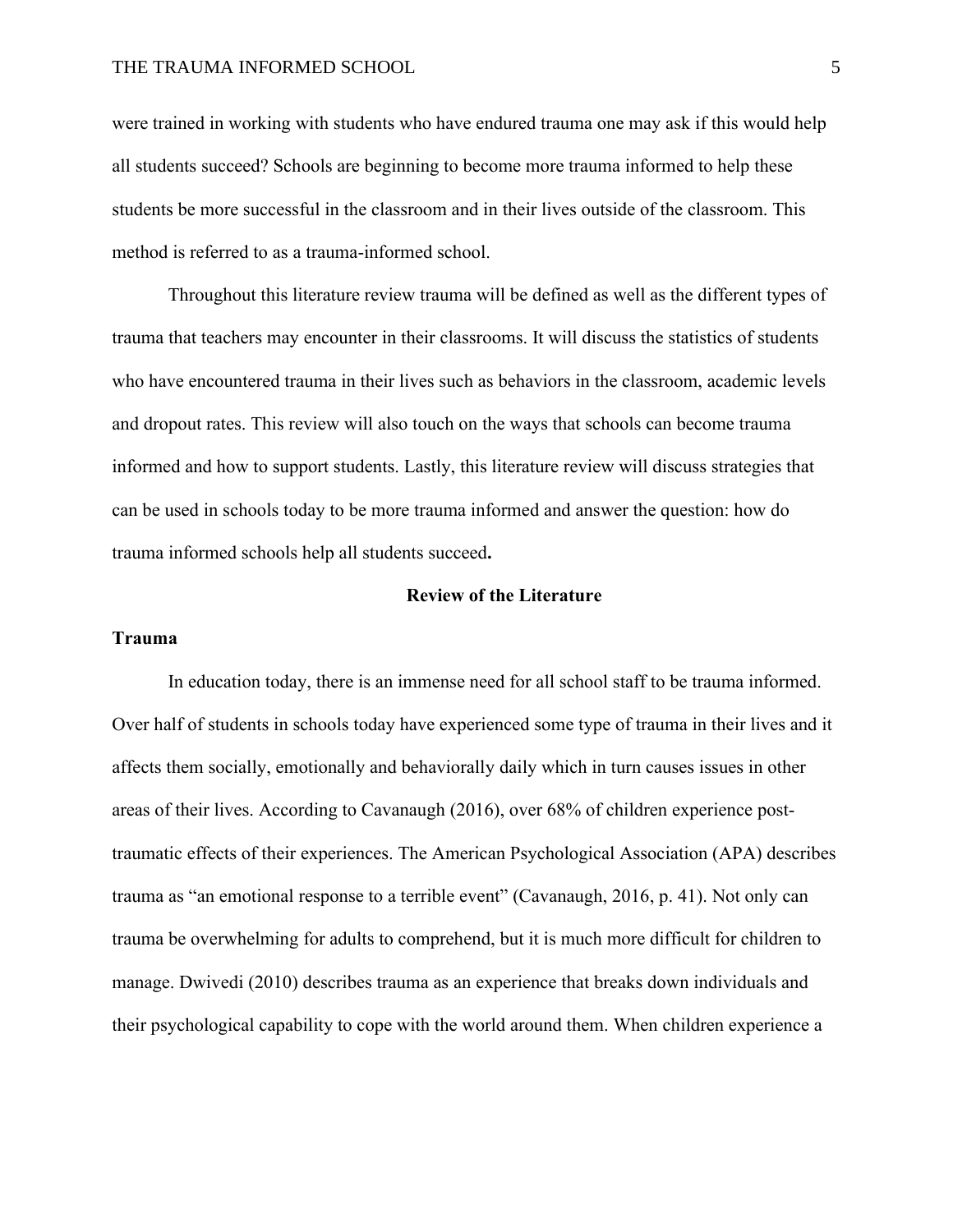certain level of traumatic experiences, they are no longer able to manage their stress as people typically would.

All children develop at their own rate however, at each developmental stage in a child's life there are tasks that they begin to develop. Trauma can affect the development of these tasks such as their understanding of feelings and social-emotional cues (Dyregrov, 2010). Their efforts to manage their own stress become less effective over time because they are unable to fix the level of trauma they have reached. Much like a physical injury, the body can only manage a certain level of pain or stress until other interventions must be attempted (Dwivedi, 2010). When a child has been through a traumatic experience it changes the way, they act toward people and how they respond to certain circumstances in their lives. The stress that can come from trauma impacts a student's academics, their relationship with others and their mental health. Because of this, these students are at greater risk for delinquency, substance abuse, mental, physical and behavioral health problems and diminished educational and employment success (Dods, 2013). The trauma that students are experiencing at a young age play a major role in who they become as adults. Some students are able to grow and become greater than their traumatic experience, however, most follow in the same footsteps as their trauma simply because they did not have the resources to help them overcome it.

**Types of trauma.** According to Early Childhood Mental Health, there are three main types of trauma; Acute, chronic and complex. Acute trauma happens after one single incident. Chronic trauma is an event that is repeated over a long period of time such as physical or emotional abuse in the home or domestic violence. Complex trauma happens when children are exposed to multiple traumatic events. These events are not the same each time, they vary in nature. Students are coming to school with each of these types of trauma and all their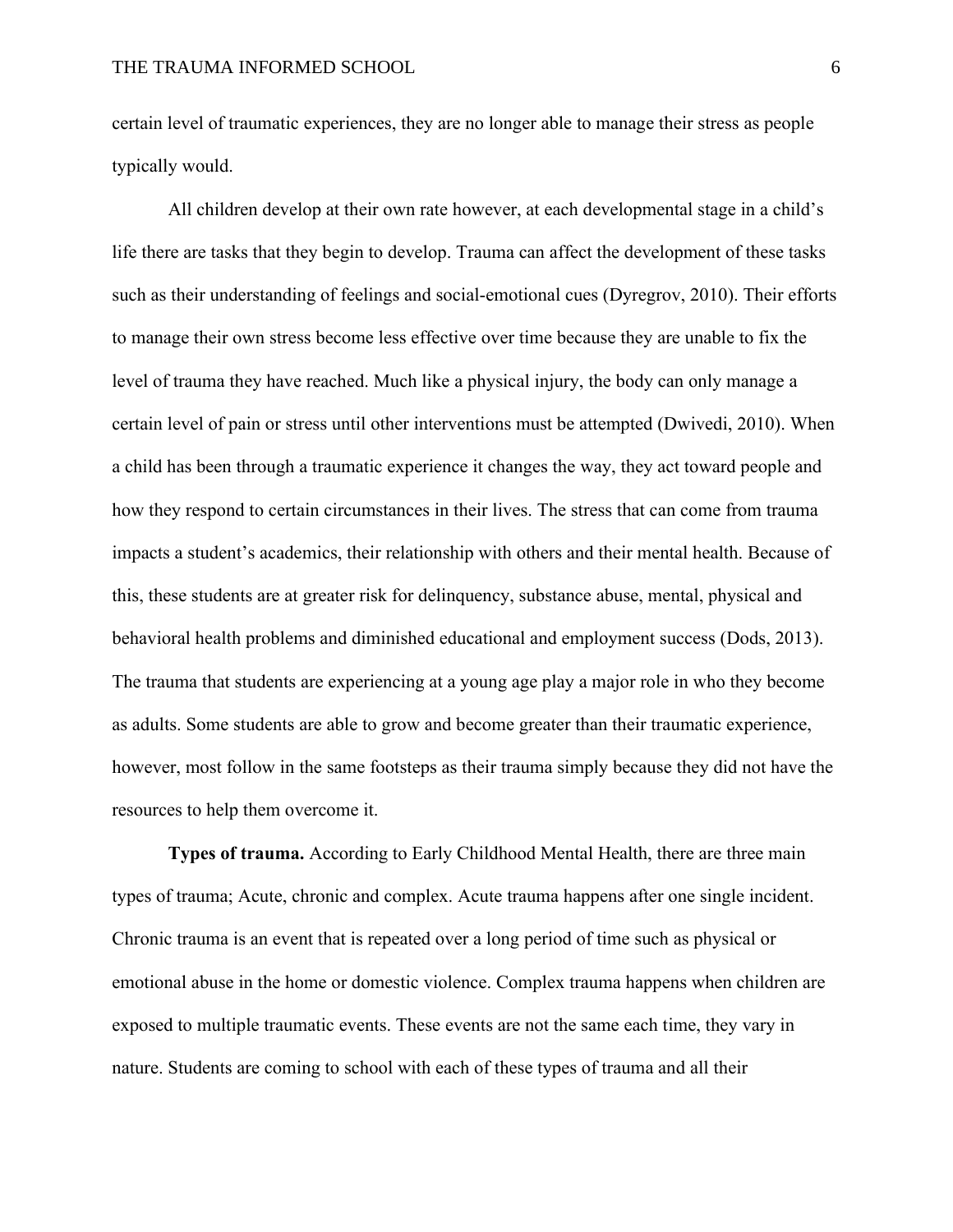experiences are different. Within one type of trauma there may be one child who is experiencing difficulty with a family member such as abuse, or the child could have also experienced the death of a family member or someone close to them. Trauma can stem from a specific incident in a child's life such as school shootings, racism, and neglect (Cavanaugh, 2016). Children can experience trauma based on what they see in the news as well. No matter what kind of trauma a child has experienced it must be acknowledged by schools to help make the student feel safe and secure in their environment. When trauma is not acknowledged or acted on appropriately, the situation will only continue to get worse for the student.

**Statistics of traumatized students.** It is not rare for students to experience some type of psychological trauma in their lives. According to Dods (2013), 25-45% of all youth report having experienced traumatic events before age 16. This is an alarming statistic for the youth today and this trauma follows them into the classroom and into other aspects of their lives. Students who have experienced trauma do not enter the classroom with the same enthusiasm as students who have not experienced trauma. These students may look at school as their safe haven and a warm place where they can go to get a free meal surrounded by caring adults. Others may see it as something negative in their day and not worth their time. School may seem pointless to some oof these students because their issues within their home are far greater than any math assignment that they need to complete. Although one cannot blame a student for feeling this way, if it critical that school staff catch this early on before the student starts exhibiting behaviors that can be detrimental to their own and their peers learning. Due to the trauma that these students have encountered their psychological, social and physiological development can take a toll on their learning and academic achievement (Porche, 2011) as well as their behaviors that they display in the classroom. In a study conducted by Brian Cavanaugh (2016) approximately 30% of students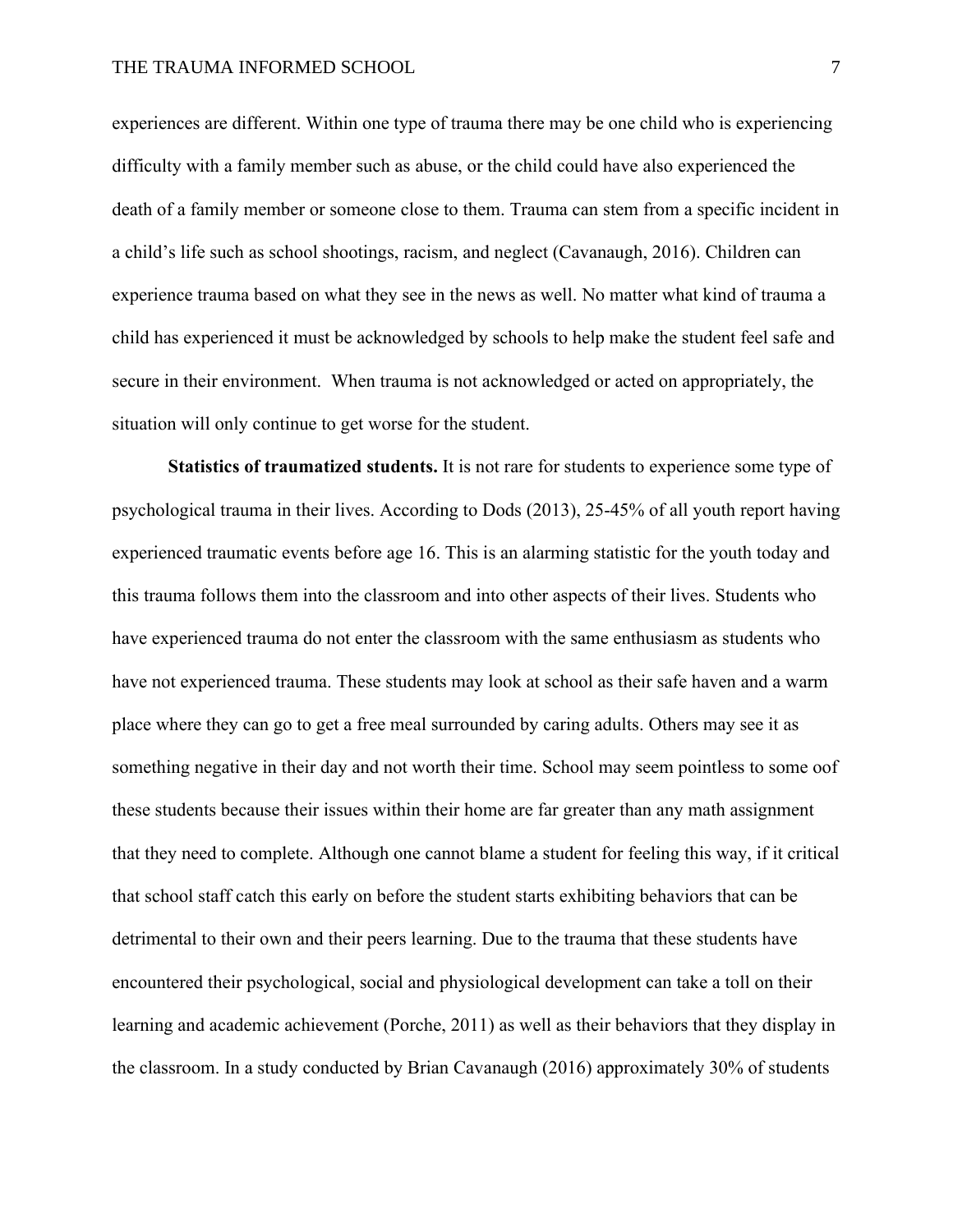#### THE TRAUMA INFORMED SCHOOL **8** 8

who have been diagnosed with emotional behavioral disorder (EBD) have experienced some type of post-traumatic stress. It could be argued that these students were wrongfully diagnosed and are instead working through a traumatic experience. If an educators' mindset shifted from thinking that students have behavioral disorders to trying to understand their behaviors it would be interesting to see how many students would still have an EBD. This is not to say that all of these are wrongful diagnosis, but the trauma that the students have endured should be a factor in the diagnosis for this disorder.

**Academic Levels.** According to research conducted by Meghan Meyer (2015) trauma can have an immense impact on a child's brain therefore it also impacts their ability to learn. Because of the traumatic experiences these students have been through, they are in a constant state of fight or flight.' They are unable to stay focused enough to complete their academic tasks and unable to remain calm because of their experiences of feeling unsafe and anxious. Adolescents who have reported physical or sexual abuse or those who had violent or unstable home lives were less likely to have above average grades and rarely had post-secondary aspirations (Dods, 2013). When children are exposed to violence whether physical or sexual it inhibits parts of the brain. This causes deficits in attention, long-term memory, changes in academic performance including decreased IQ and reading ability (Meyer, 2015). Unfortunately, a lot of the students who are enduring or have endured some type of trauma in their lives do not have a stable support system at home. Studies have shown that when parents are involved in a child's life and value their education, there is a large shift in their academic achievement and their overall effort in their studies (McCormick, 2013).

**Behaviors.** Not only does trauma affect a student's ability to focus on their academics but it also can create an increase in negative student behavior. When a student is feeling stressed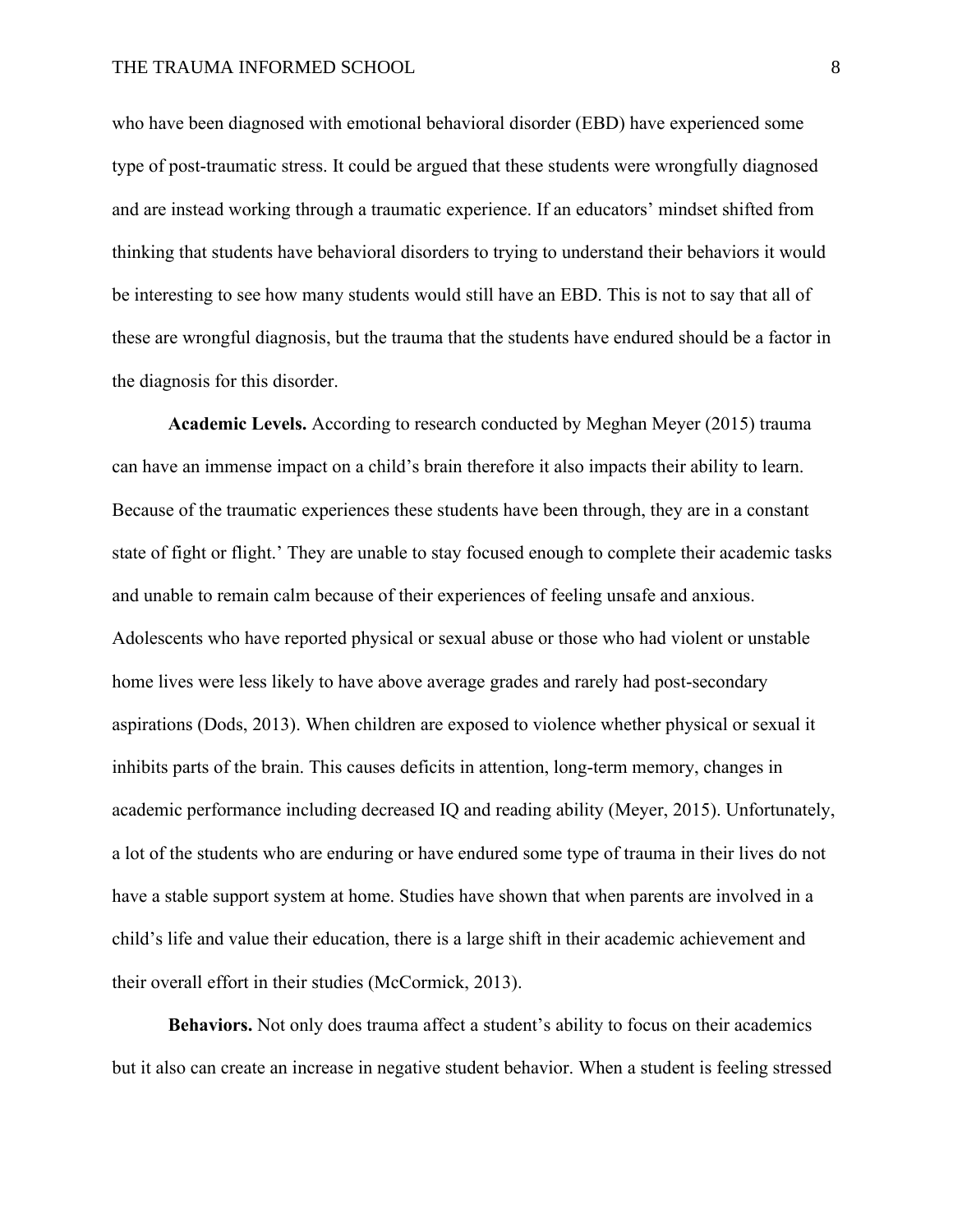or upset about something in class one of their first reactions may be to get up and leave the classroom. According to Dods (2013), stress reactions can lead to students' lashing out or leaving class to regain a sense of physiological control and to reduce their stress. This may be a coping mechanism for them or a way of taking a break as one may say. However, if a teacher is unaware of the trauma that the student has endured it could be perceived as disrespectful to the teacher.

Trauma was described by Dods (2013) as the nonverbal experience that a child endures and the behavior that they display later as the language that the children use to communicate their pain to others. Educators must find a way to look past these students' disruptive and lashing out behaviors and find the reason why they are acting in that manor. If a student becomes irrationally upset about a broken pencil or being asked to complete a simple task, one must ask themselves why a child is giving such an overreaction to a situation. Most of the time, teachers will find that there is far more to the story than the student being upset about the pencil or task. For students whose traumatic experiences have involved an adult or someone in a position of authority, they may struggle to make positive relationships with their teachers and take direction from them. The effects of trauma do not end at a student's academic performance or their behaviors in school. There are many long-term effects of trauma such as "personality, character development, assumptions about the world and one's existence including expectation of another catastrophe and pessimism about the future, relationships with other people, moral development, biological development, regulation of emotions, self-perception, self-confidence, coping ability, learning capacity, choice of profession, vocational functions, future capacity as a parent (Dyregrov, 2010, p. 34).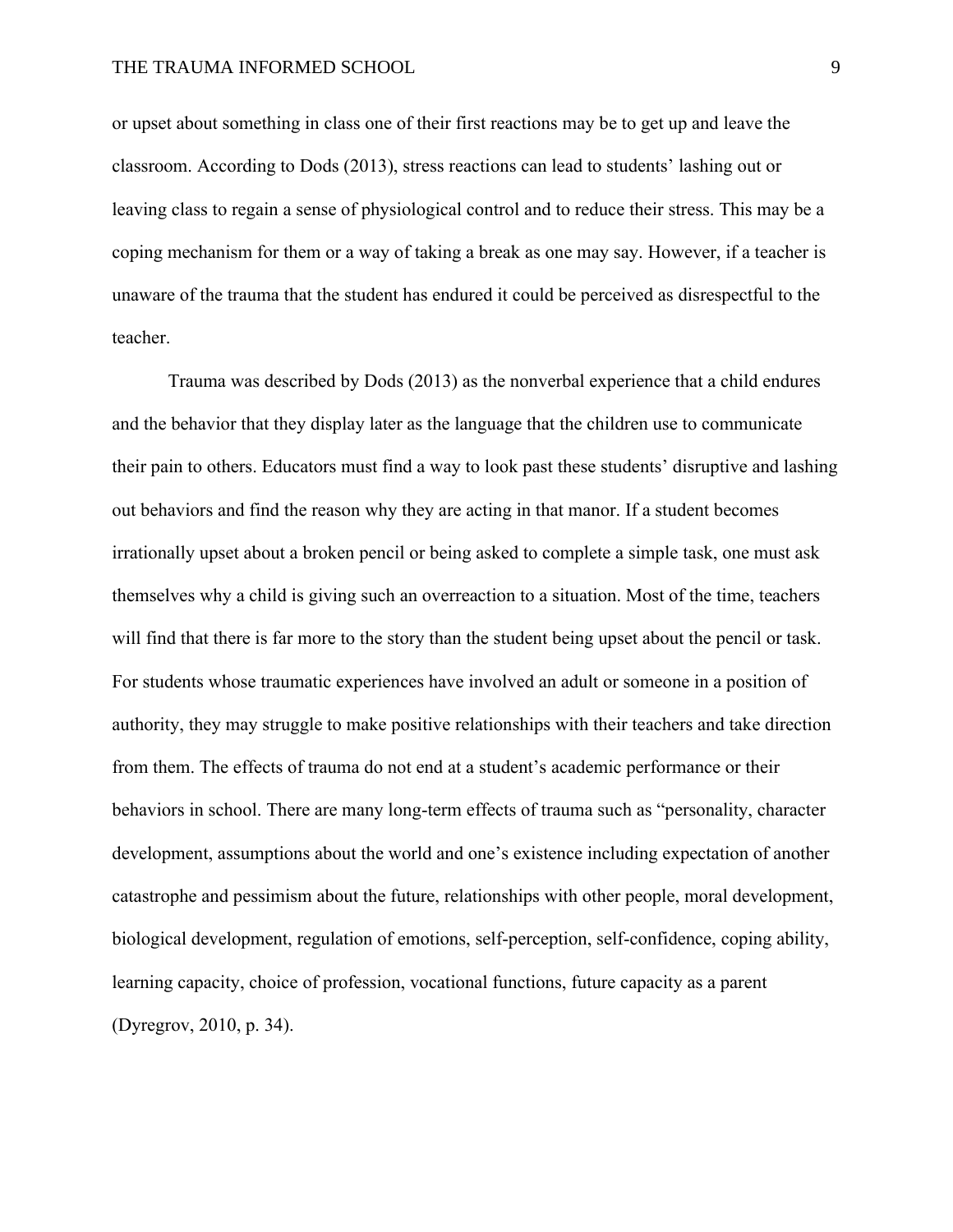When schools are not trauma-informed and students display outbursts because of their trauma, educators do not know how to handle such behaviors. In the heat of the moment educators may feel that disciplinary action is the only thing that can be done to help these students learn a lesson. Most often, though, the students who lash out the most need more counseling and support than that of their peers. Furthermore, teachers are not able to help guide the students through their trauma if they are not trauma informed. If a teacher was trauma informed and able to provide resources and help to students, there might be less risk for some of the long-term effects of trauma later in life.

**Drop-out rates.** There are an alarming number of students who do not complete high school despite the amount of work their teachers put in to get them to the finish line. In a 2011 study on childhood trauma and how it correlates with school dropout rates, researchers found that 15.57% of students who suffered from trauma dropped out of high school (Porche, 2011). To educators, that statistic is disappointing as all teachers want their students to succeed. In order to reach every student and help them navigate their education to the best of their ability schools must become trauma informed. If more schools were trauma informed, their students would have a higher likelihood of feeling more safe and secure in school which would then lead to more academic success.

#### **Trauma-Informed Schools**

A trauma informed school implies that the entire school staff is dedicated and willing to be aware of traumatic events that their students are experiencing and that they work towards recognizing how that trauma affects students. In this new way of thinking, school staff are challenged to discover why students may be acting out or disengaging in school rather than engaging in an argument with the student. Bruce Perry (2017) suggests that this way of thinking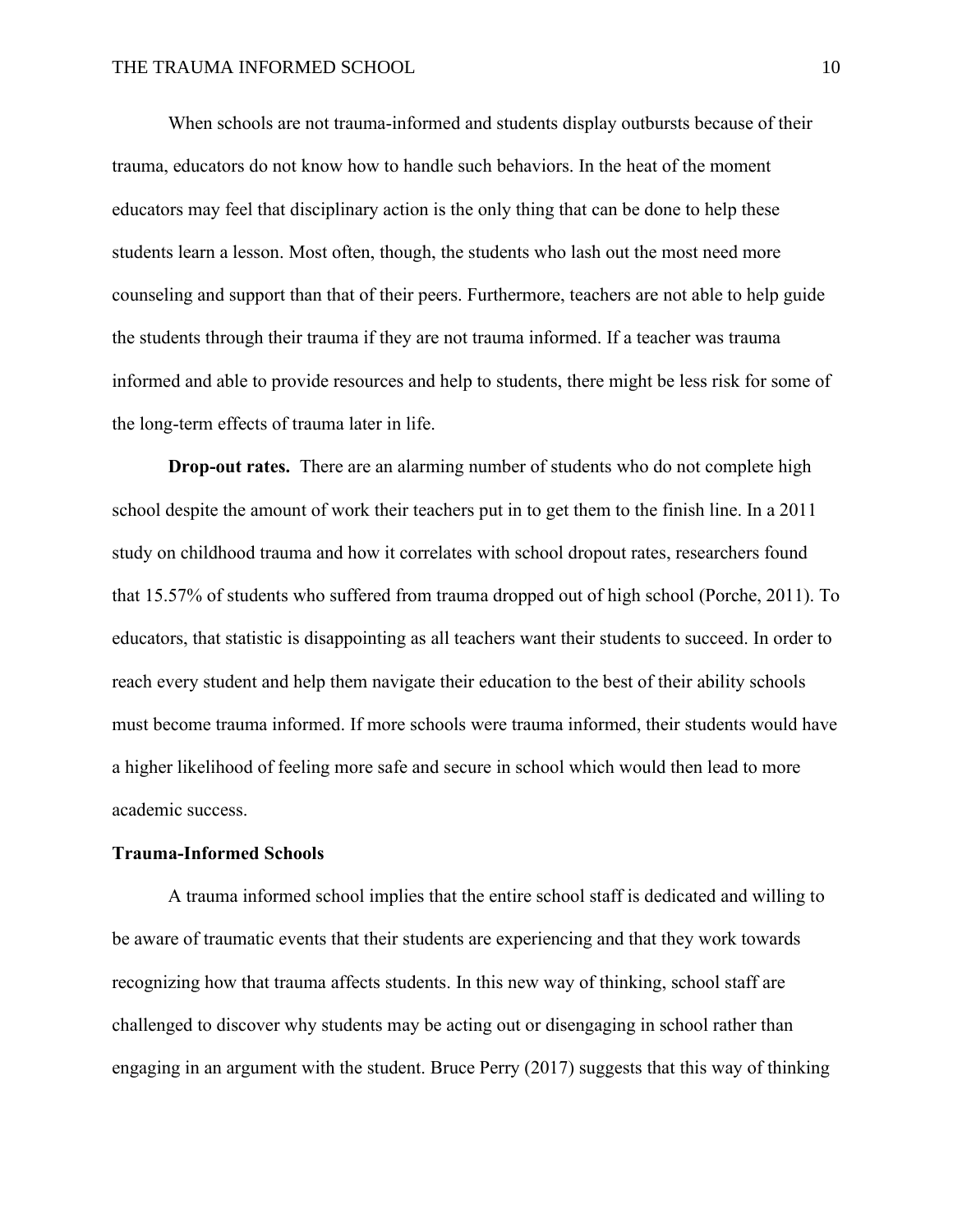results in more understanding and helps teachers recognize that a student's behavior is shaped by their life experiences. In the same sense, this shapes a student's needs and the challenges that the student may face.

**Becoming Trauma-Informed.** According to the National Resilience Institute (2018), there are six ways to become a trauma informed school. This includes educating staff to help them better understand the impact that trauma has on education. The schools need to be a safe environment for students. All students should feel physically, emotionally and academically safe. Students who have experienced trauma have gone through or are currently going through constant emotions of feeling unsafe. If a school can be a safe place for those students that will help them be more successful. Schools should also consider a holistic approach meaning that the students are at the center of the decisions being made. Their well-being is thoughtfully considered, and their needs are being met. In the same sense, a feeling of community must be established in the school. Students should feel as though they can connect with the staff and as though they belong to their school. Next, the staff needs to be accountable and they need to keep students accountable. Rather than focusing on who the teachers have in their classes, all teachers should consider every student that walks into the school theirs. Lastly, staff need to be able to adapt to the changing needs of students and the different types of trauma that they endure.

Although these steps can be a huge mindset shift for all teachers but especially veteran teachers who may have been teaching for many years without this model. Once every staff member is on board with that idea the school must work toward creating very clear behavior expectations. Some schools develop committees to help determine what some of the most important expectations that they have in the school and the committee then relays those to the rest of the staff and asks for feedback. A resource that should be included in a trauma-informed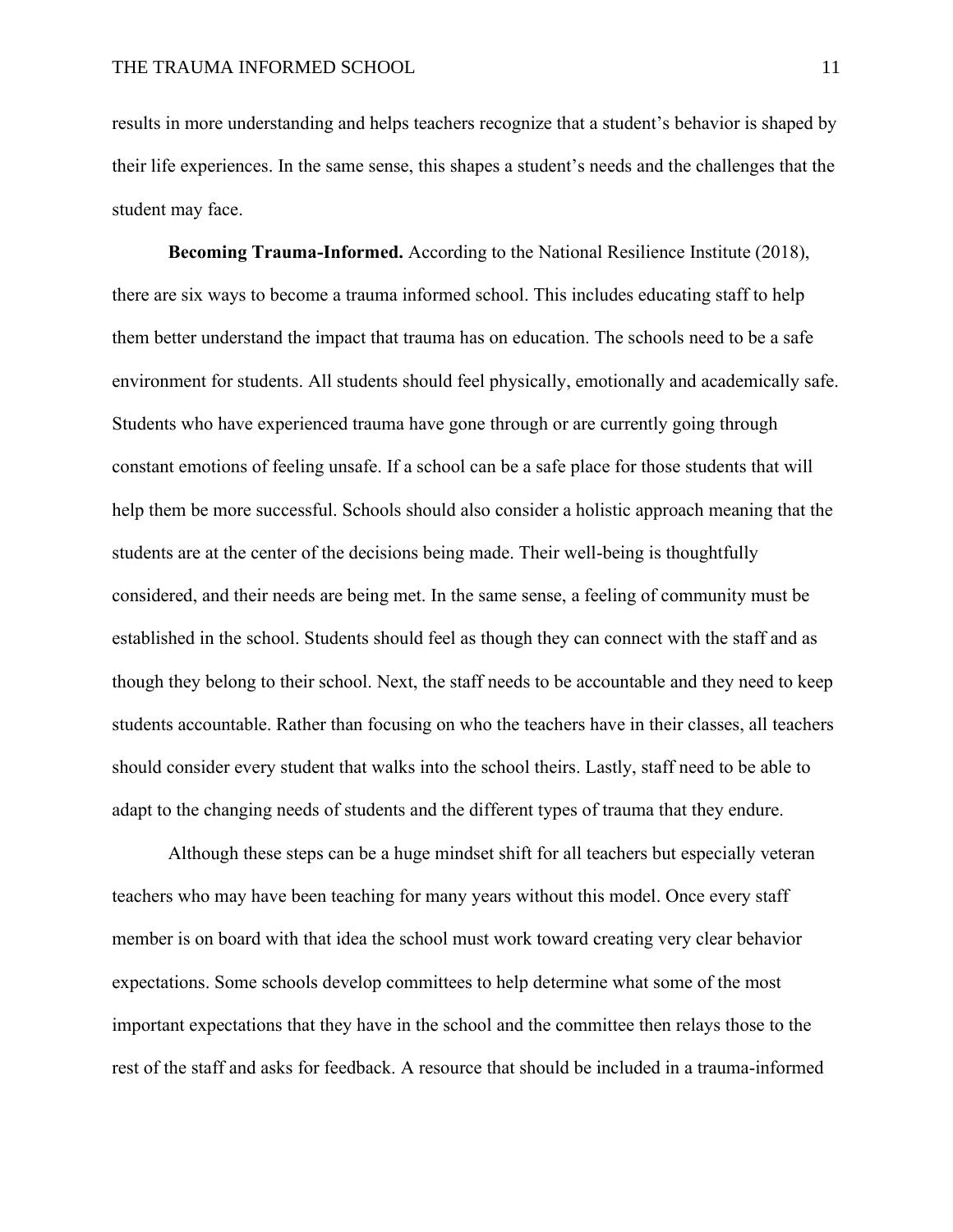school are the appropriate people available to help students cope with trauma. Although teachers can be trauma informed, they are not professionals in dealing with trauma. Therefore, school counselors should be available for students to meet with as well as outside counseling services for students. Students need to know that they have someone that they can trust and talk to in their school and for many students a counselor could fill that need. Lastly, these ideas must be implemented by all staff members. Anyone who works in the school building, teachers, custodians, educational assistants and lunchroom staff must all be willing to implement these ideas. The behavior expectations need to be consistent across the building and students need to know what to expect.

**Support for students.** In a study conducted by Dyregrov (2004), a group of adolescent girls were followed through their post-traumatic journey. These girls were involved in a shipwreck where one of their classmates and a teacher died. Not to mention, all of the girl's lives were in danger during this shipwreck which is traumatizing itself. Prior to the shipwreck, these girls had above average grades in school. After the accident the scores dropped to the average level and some even below average. "It has now been well documented that traumas have an impact on the ability to learn due to disturbances in attention and memory. It is not the exposure to trauma in itself that creates the difficulties but rather the presence of symptoms that follow the event" (Dyregrov, 2004, p. 199). For these students it is important that they are understood by their teachers when going through post-traumatic stress. However, children reported feeling that teachers were not adequately reacting to their trauma or acknowledging it (Dyregrov, 2004)

In another study conducted by Meyer (2015), she found that one of the most important parts of supporting students who have been through trauma involves getting them connected within their school. Teachers can encourage this connectedness by finding activities or groups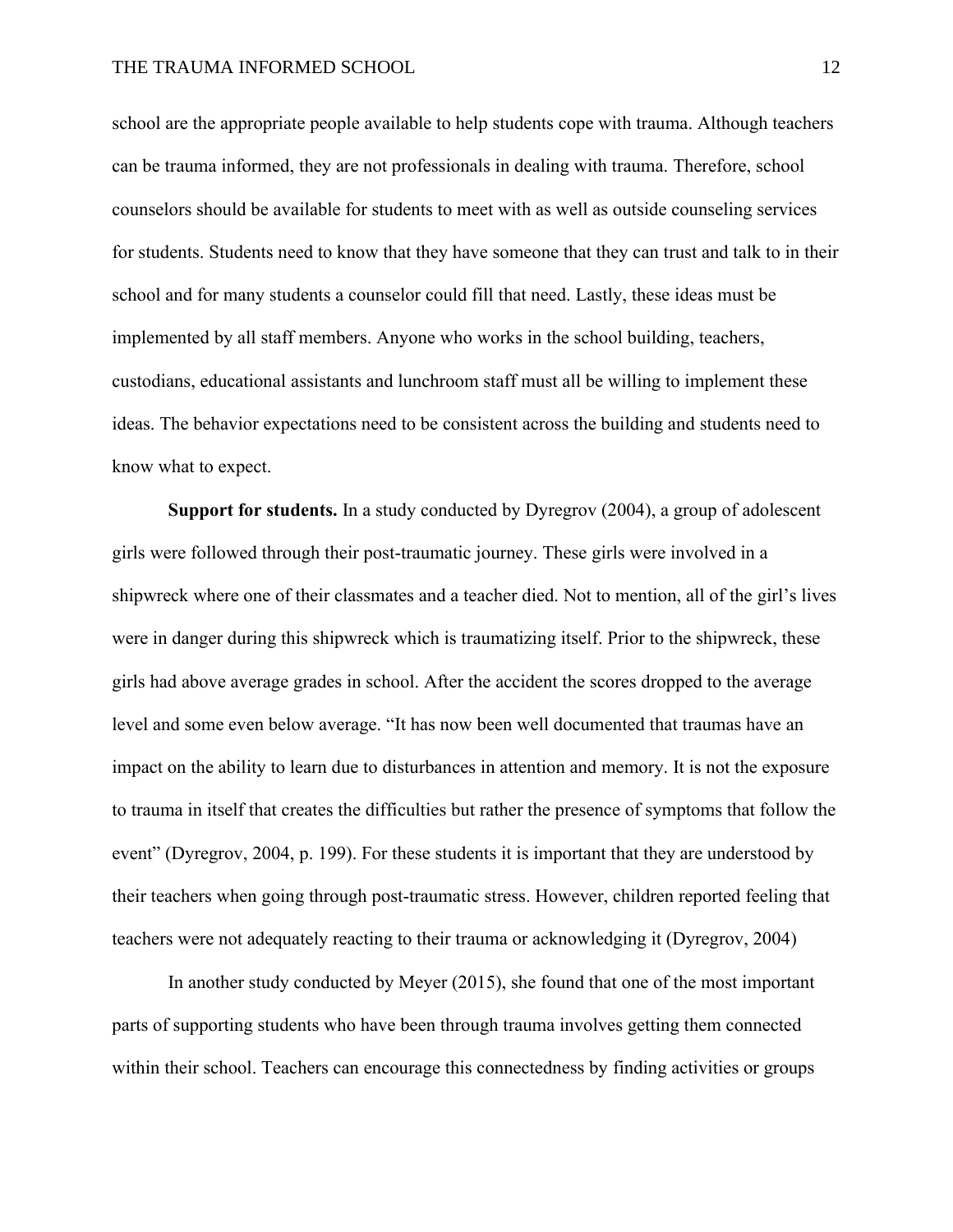within the school that might be of interest to the student. They can also work to simply maintain a supportive, caring and genuine relationship with their students. In this same study, teachers' perspectives on trauma were analyzed. Twenty-one teachers participated in the study and they were asked to share their experiences and perspectives on supporting students who experienced trauma. It was discovered that these teachers felt they were not knowledgeable in dealing with trauma, they struggled with their role in addressing the trauma, they struggled to find a balance between the needs of their students and their curriculum requirements lastly, they were concerned with the emotional toll that working with traumatized students would take on them (Meyer, 2015). These are realistic concerns that many teachers would not like to admit to. Although most teachers find joy in helping their students, one must also consider the emotional toll that takes on staff who may be dealing with their own trauma.

Through good times and bad, people need to have a support system cheering them on in the good times and helping them get through the bad times. Children are no exception to this. For students who have experienced trauma, their support system may need to be formed outside of their home. This is something that school staff can help with. According to Dods (2013) students perform better in an academic environment in which students believe that adults in the school care about their learning and about them as individuals. If school staff show that they genuinely care about the students, they work with they have a greater chance of becoming a trusting adult in that student's life.

**Identifying students.** It is important to identify students who have gone through trauma. School psychologists can be an important part of identifying them and educating teachers, school counselors, families and administrators on the impact that trauma has on those students. School psychologists can also help determine appropriate treatment and services for the students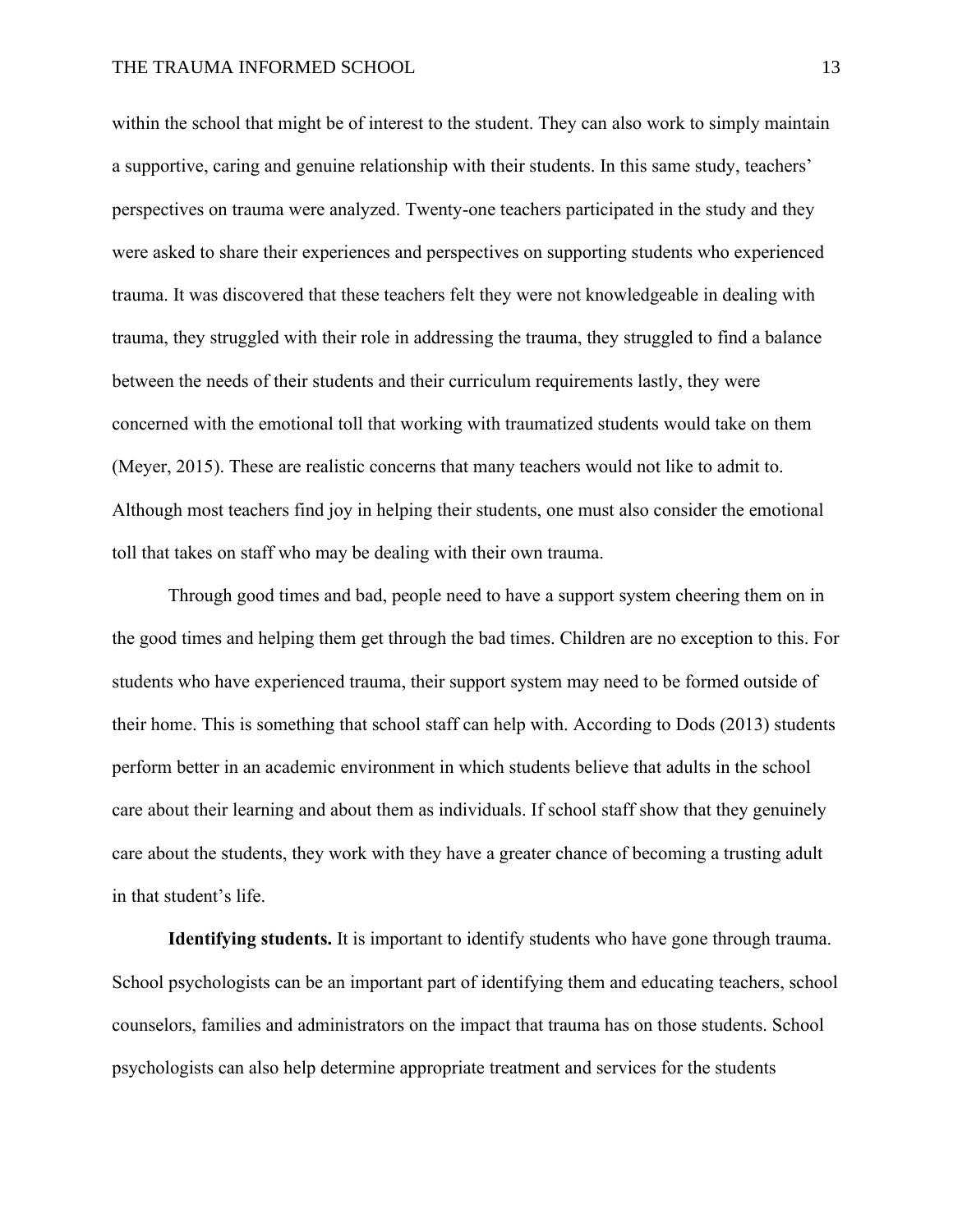(Meyer, 2015). School psychologists play a major role in helping a school become trauma informed because they are trained professionals in dealing with trauma and identifying those who have experienced it. It should be noted that school psychologists can work closely with the families of these students as well. When there are multiple supports in place for students there is a better chance of them succeeding despite the adversity, they have faced (Sippel, Pietrzak, Charney, Mayes, & Southwick, 2015).

In addition to training staff to identify students, there are things that staff can do within their classrooms for all students whether they have been traumatized or not. This way, even if a student has been through trauma and they have not been identified there are supports in place to automatically help them. These supports include first, creating a secure and calm classroom, second, allow the student to discuss their feelings without interruption, third, help the student identify misunderstandings, misconceptions and magical thinking. In other words, help the student stick to the facts rather than creating an even more traumatic story that may be fabricated. Fourth, avoid phrases such as "I'm sure it will be fine," and fifth allow engaging tasks that prevent negative memories (Dyregrov, 2004 p. 101). With these supports, all students can be set up for success within the classroom. Although it can be difficult for teachers to navigate every child's triggers, it is important that they try to learn them quickly so that there is a greater opportunity for them to succeed throughout the school year.

Adverse Childhood Experience (ACE) questionnaires are useful tools that can help schools identify trauma in students. In a TED talk by Nadine Burke Harris (2015), she discussed the affects that trauma has on health. In her research she uses ACE scores to help her understand the amount of people who are impacted by trauma. The ACE questionnaire covers all scopes of trauma such as physical, emotional and sexual abuse, neglect, divorce and separation, domestic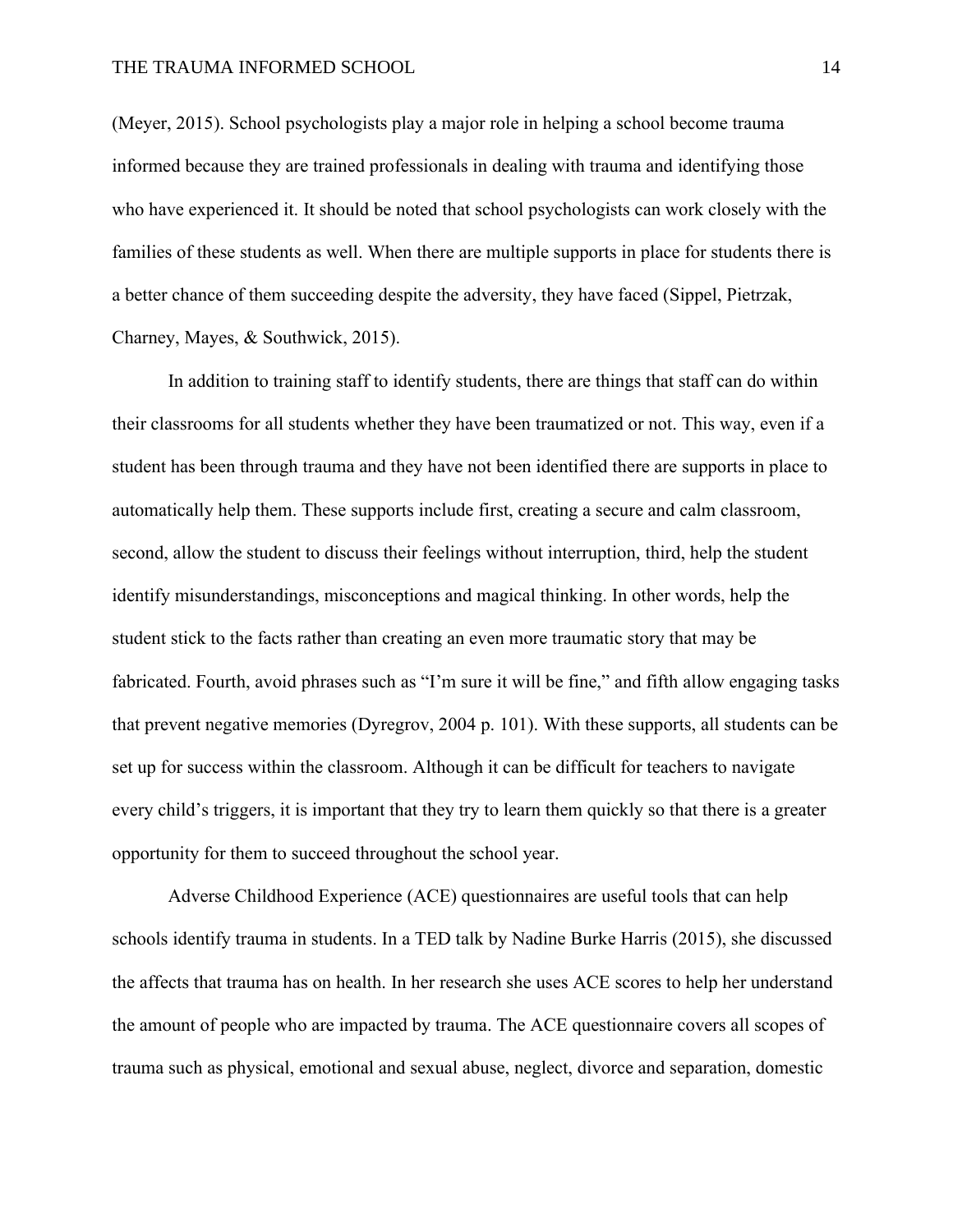violence, substance abuse and incarceration. For everything that a person has experienced they receive one point on their ACE score. Shockingly, ACE scores are very common in all people. In this study, 17,500 adults completed the questionnaire and 67% had an ACE score of one. Data shows that 12.6% of people had an ACE score of 4 or more on their questionnaire. Harris (2015) explained that the same adults who had ACE scores also had more medical issues than those who had a zero ACE score. This is attributed to their obstructed development in their youth. When children experience trauma repeatedly, they do not develop the same as someone who may not have the same experience. Those who are traumatized are in a constant state of fight or flight. When this state is no longer a lifesaving response but rather a habit, it can be damaging to the development of that person.

**Counseling.** Having counselors available for students is critical in all schools to help students navigate their feelings and emotions. However, for students who have experienced trauma, having a counselor in school is crucial in their ability to begin to heal from their trauma. Because of this, counselors today must be ready to respond to the need of students in schools. A school counselors' role is to help prepare students academically and socially so that they are ready for the next step in their lives. School counselors are trained to initiate programs and offer services that can support a child. They can also provide support, encouragement and guidance to students who need it which is what many student needs in order to be successful (Wood, 2008). The ultimate goal of the counseling program in schools is for the counselors to help students develop coping skills so that they can find success in their academics, future careers and the social experiences (Wood, 2008).

Unfortunately, if school staff, counselors and psychologists do not identify students who require help coping with their trauma, their unresolved problems can follow them into adulthood.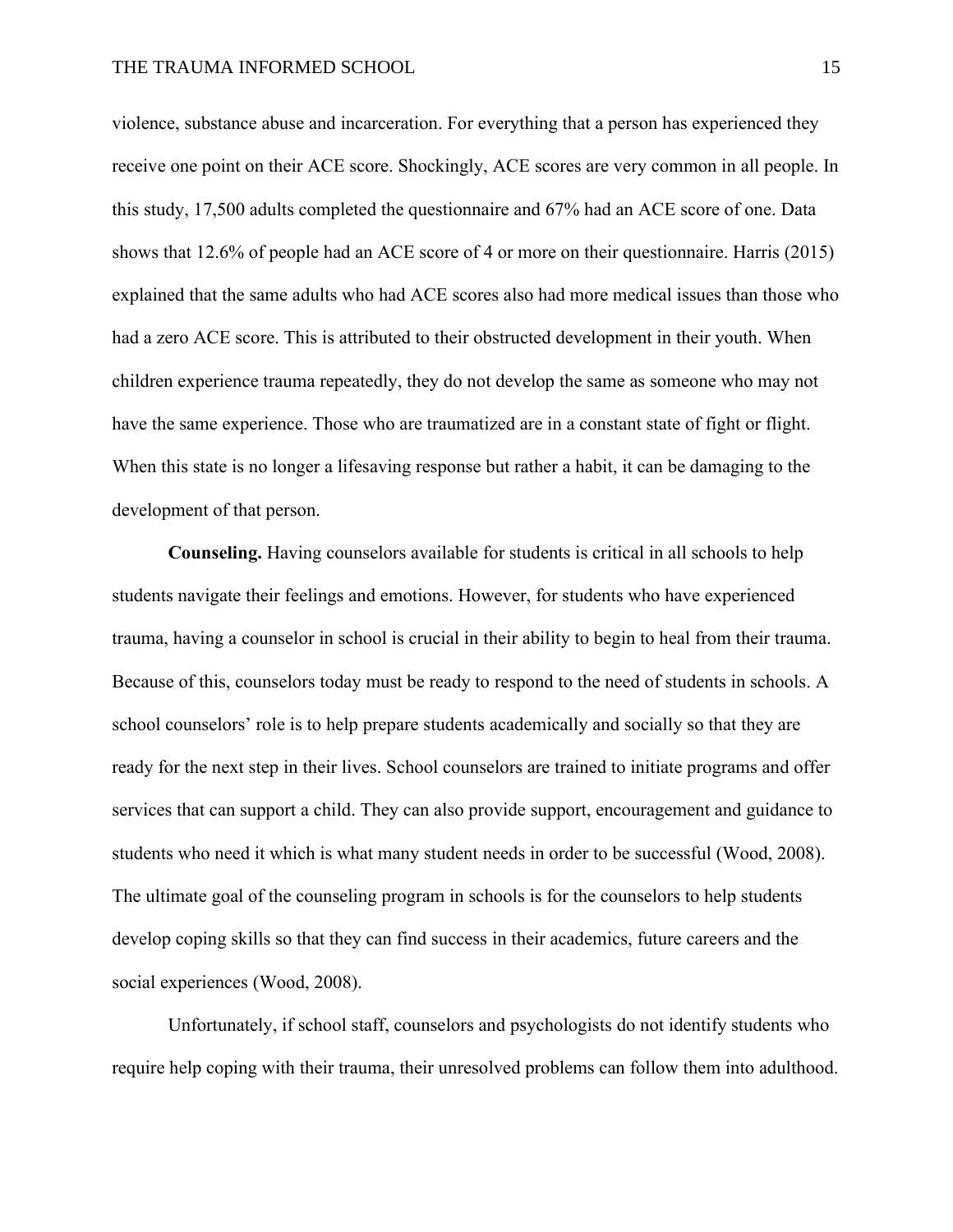Even though identifying these students is imperative to their academic and life success, it can be difficult to identify all of these students because some do not show post-traumatic stress symptoms unless it has been repetitive trauma or the symptoms might not show until much later on (Cook-Cottone, Anderson & Kane, 2014). Every person handles their experiences differently and the same can be said for trauma. Therefore, every instance must be individualized by counselors and psychologists to help the student get the help that is tailored to their needs.

**Positive relationships.** It would be ideal that students would trust their teachers and other staff in the school and know that they can discuss their problems with them. On the other hand, as mentioned by Ginsburg (2014), it is not realistic to expect students to tell teachers personal information about their lives simply because they are professionals. Teachers need to earn that trust just like everyone else. This is something that takes time, but it is worth in the end and could be considered the foundation in creating a positive relationship with students. Supportive relationships between teachers and students encourage student learning and engagement in the classroom. When students feel as though their teachers are investing in them, the students invest in their learning.

Next to counseling, one area that all students require for success is a positive relationship with their teachers, administrators and other staff throughout the building. In a study conducted by Dods (2013), it was found that youth who experienced trauma were not looking for counseling or help from their teachers. Instead they were seeking out supportive and caring relationships with them because those relationships were not present in their lives outside of school. In this study students sought out relationships that were teacher driven, demonstrated authentic caring, were in touch with the student's emotional state and were individualized (Meyer, 2015). These four things seem awfully simple when written down on paper, but often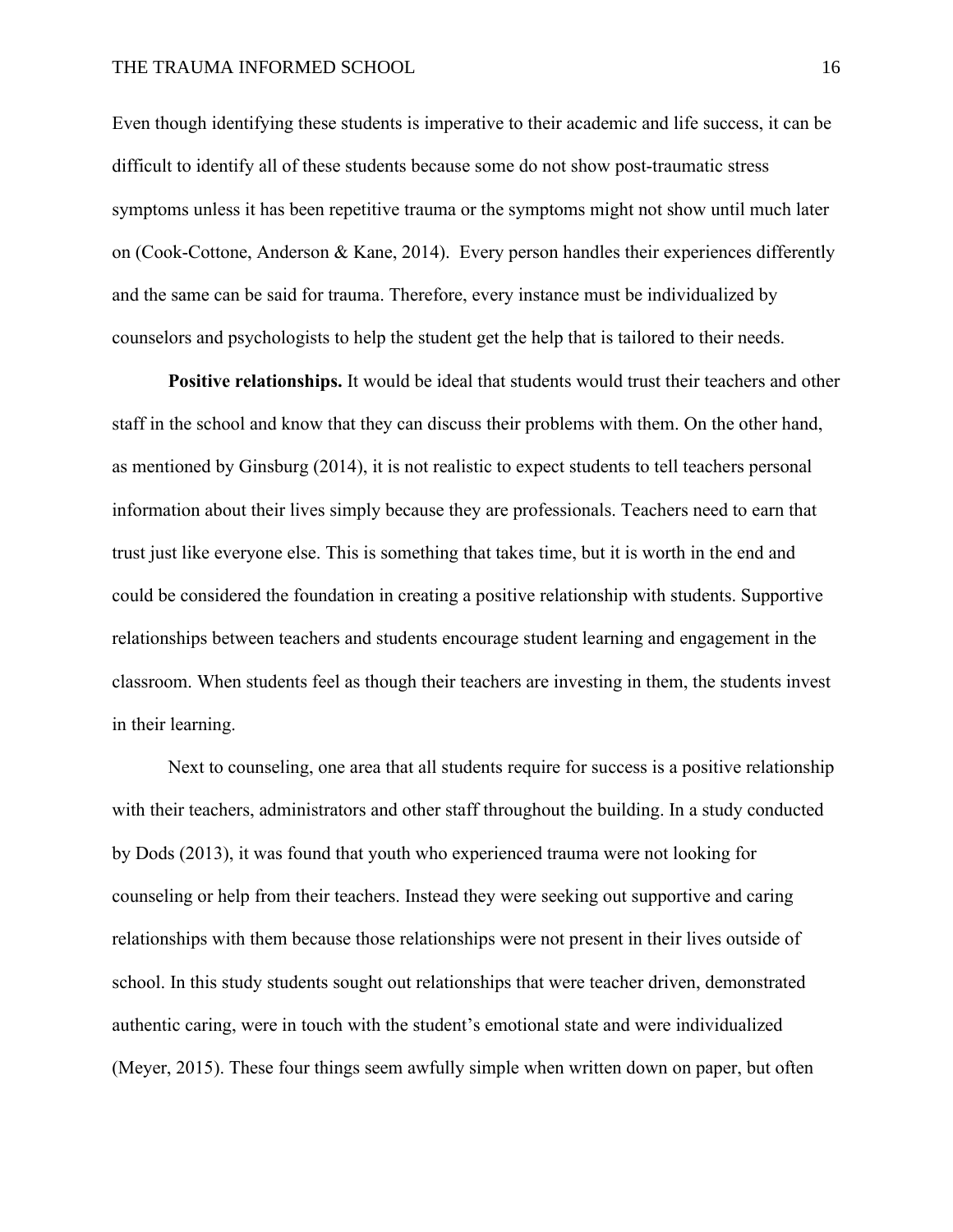times teachers do not take the time to show their students all four of these qualities. Of course, this does not mean that teachers do not care about their students but sometimes when teachers are so wrapped up in their curriculum, they forget that there is more to a student's success than their test grade (Meyer, 2015).

When students have a positive relationship with their teachers' studies have shown that it is the key component of a decrease in at-risk behavior. As stated by McCormick (2013), a teacher's level of emotional support for their students directly correlates to the student's positive behaviors in school. Some teachers have been changing their classroom climates to ensure that there is emotional support, responsiveness to student needs, freedom from negativity and teachers want to make sure that their students feel safe in their classrooms (McCormick, 2013).

According to Dods (2013), when 182 students with emotional and behavioral disorders were asked what teachers' actions had been more beneficial to help them with their behaviors the students responded with answers centered around relationships, caring and respect (Dods, 2013). Dods explained that this study showed a great impact on students feeling connected to their school. Students described school connectedness as feeling as though they belong, enjoying going to school, truly believing teachers care about them, having friends at school, believing the staff is fair and having opportunities to participate in activities (Dods, 2013). The students who reported feeling connected to their school were less likely to use substances, experience emotional distress and demonstrate disruptive behavior. Woolfolk & Brooks (1985) explains that even a teacher's nonverbal cues can help with a student's behavior. Something as simple as a positive facial expression can initiate a positive relationship between a student and a teacher. The relationships students have with their teachers are long-lasting and can determine whether or not a student is invested in their education. Many students thrive off of their teaching genuinely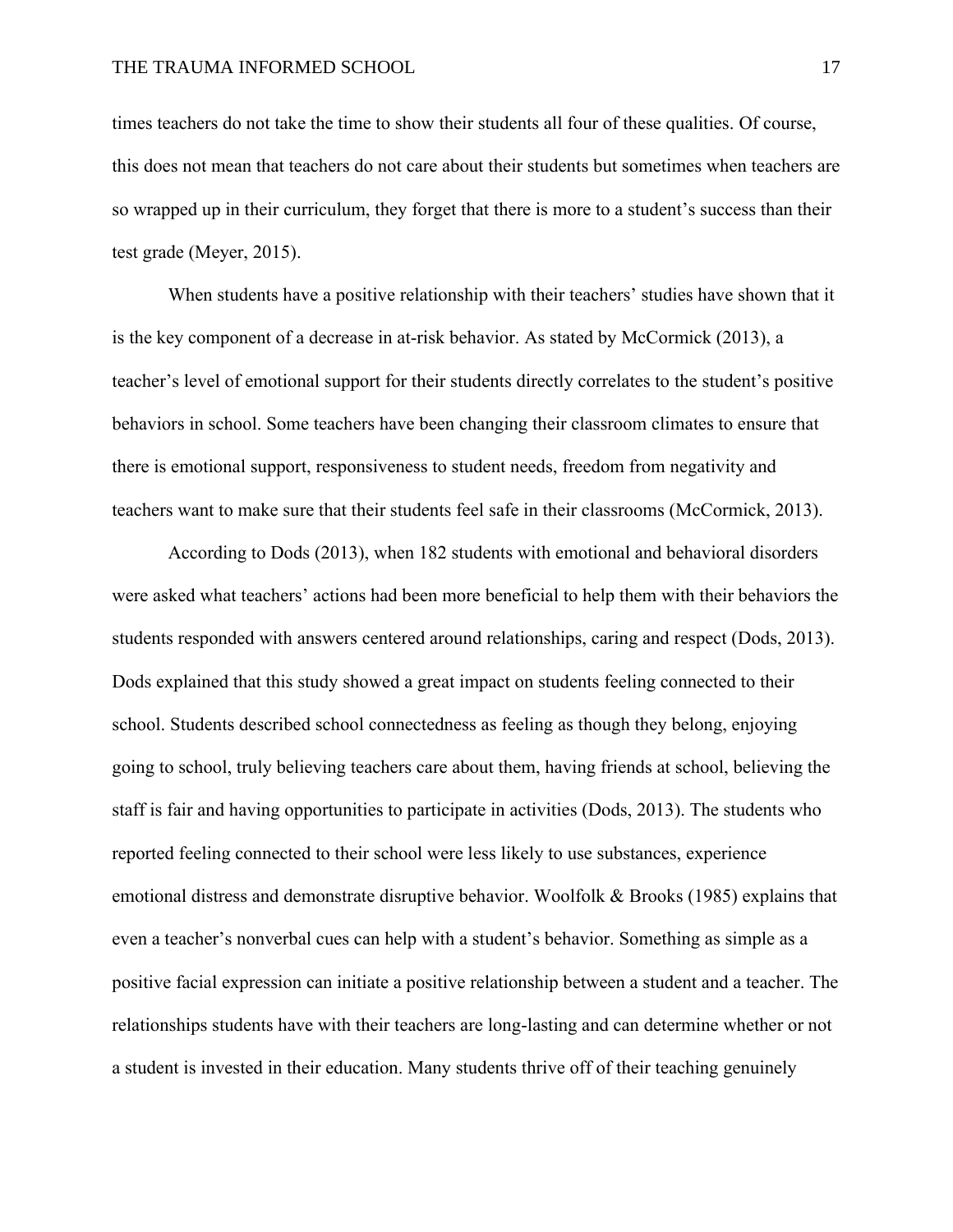caring about them and their future. Even though teachers may have 30-100 students each school year, they must realize that their biggest impact comes from the relationships they build with those students rather than the standards that they teach.

#### **Analysis**

Adolescents today are exposed to an alarming amount of trauma that affects them physically, emotionally and academically. The studies have proven that this trauma impacts students in their everyday lives as well as their encounters with other people. Not only does it cause them difficulty in their studies, but it can determine whether they complete high school, attain a job later in their lives and the trauma that they once experienced can initiate issues in their future relationships. In the studies conducted by numerous researchers it is made clear that when children have experienced some type of trauma it can hinder their brain development and the way they interact with others.

On the other hand, some students who experience trauma may have a more positive classroom experience. In a study conducted by Dods, one student viewed school as a safe place, and she was motivated to graduate with impressive grades because she felt that was her only way to get out of her trauma (2013). In this case, her trauma empowered her to work for better things in her life. This would be considered the best outcome for a student who has experienced trauma. One would hope that all students would eventually grow stronger because of their experience rather than let it negatively impact them. Unfortunately, this is not the norm for many students. For most students who struggle to cope with their trauma, they may also view school as a break from their home lives however school can also bring about more anxiety in students who are not completing their work on time, who lash out when they are reminded of expectations and who may encounter similar types of trauma at school. These students are in a constant state of anxiety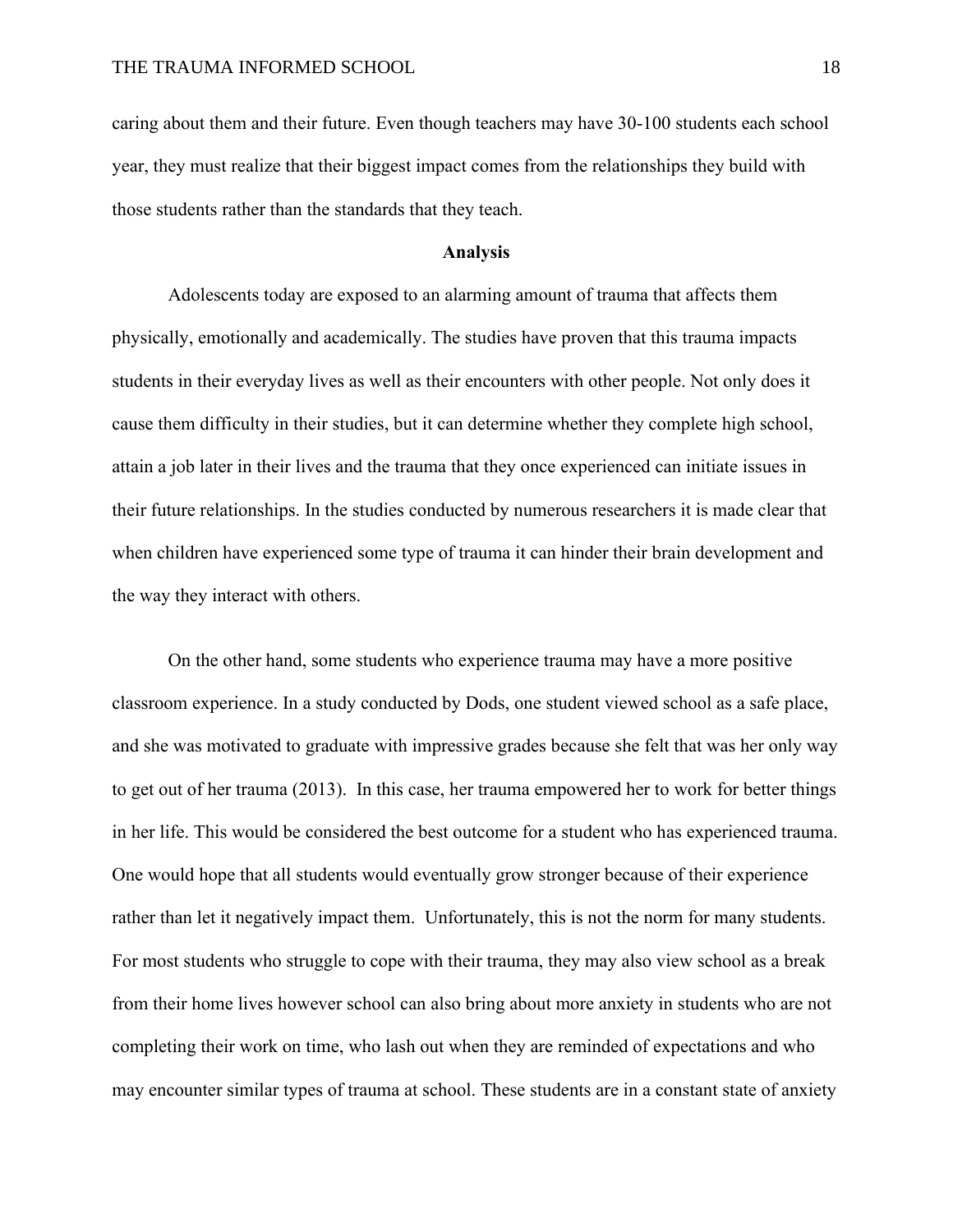without any chance of relief. The trauma that they are experiencing at home can begin to be mirrored in the school setting. At school a child could be bullied, emotionally and physically which could make their school experience even less desirable.

Fortunately, there are programs and resources available for both type of student and for the staff to get on board with handling trauma within their classrooms. Before implementing programs in schools though, it is essential for administrators to make sure that program is appropriate for those students. For example, a public school might not implement a faith-based program because it might be discriminatory to some cultures. The program needs to be age appropriate for those students. It would not be appropriate to implement an elementary program in a high school setting. In most school districts the school psychologists as well as the school counselors can work together to educate staff on the implications of trauma in the classroom and help teachers identify students who may be experiencing it in their lives. Once these students are identified teachers, counselors and psychologists can work together to teacher coping strategies and find external resources for the students and families that have been affected. For many educators this can be a difficult task to do and requires a vast amount of patience, understanding and a willingness to step outside of their curriculum books. Teachers need to accept that students are entering their classrooms with many experiences and all those experiences matter and they must not be overlooked (Dutro & Bien, 2014).

Often, teachers can view students who lash out in the classroom as "challenges" rather than considering the challenges that those students have faced in their lives (Durtro & Bien, 2014). In turn, the students recognize when they are not cared for and can pick up on a teacher's social cues quickly which can then escalate their behaviors. One may argue that even the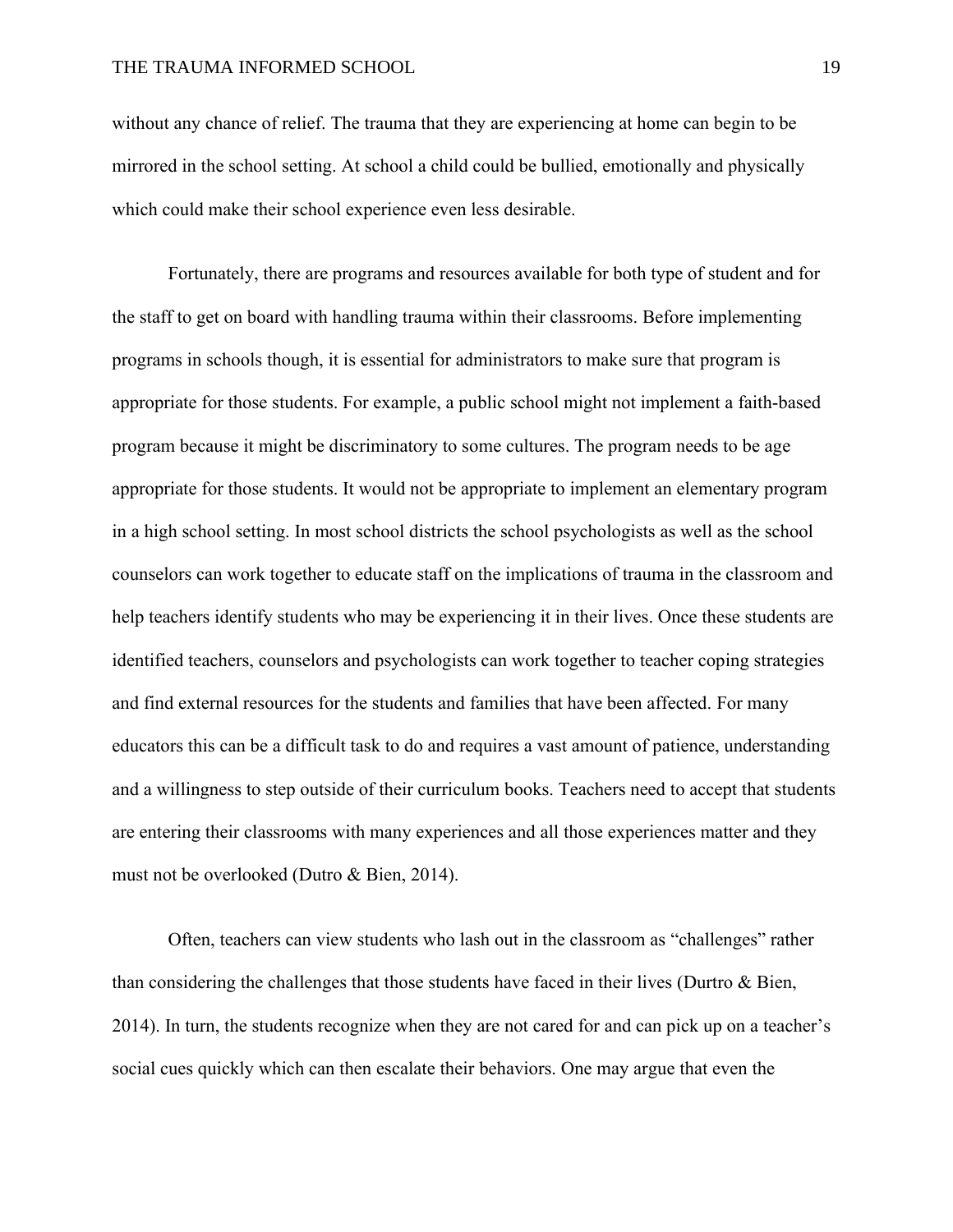teachers who have challenging students treat those students just like the other students. However, students can pick up on the nonverbal cues that teachers give and understand when they are being treated differently. In a study conducted by Woolfolk and Brooks, there were differences in wait time for some groups of students as well as the proximity to the students as they were presenting their work. When some students would participate in class activities the teacher would smile and when others would participate there was no emotion on the teachers face. Although it is hard to control one's nonverbal behaviors it is crucial that teachers are aware of how they are nonverbally communicating with their students (Woolfolk & Brooks, 1985).

#### **Application**

At specific schools in the Sioux Falls School District there is more trauma compared to other schools simply because of the boundary lines and the poverty rates in parts of the city. Because of this, some schools have an immense amount of behaviors that they experience on a daily basis compared to other schools within the district. These behaviors include office referrals, drug use, lashing out toward staff and non-compliance. Teachers in these schools are forced to discipline and handle behaviors that are vastly different than that of their fellow coworkers at other schools. These behaviors are not a reflection of the teaching staff and their lesson plans or the discipline policy. These behaviors are directly related to the trauma that these students have experienced. In the data conducted by a school administrator at a South Dakota middle school in a seventh-grade class of 350 students, 75 of those students had considered or were actively selfharming. Twenty students had considered or had already attempted suicide and 89 students were visiting with the school counselor or an outside counselor on a weekly basis to help them cope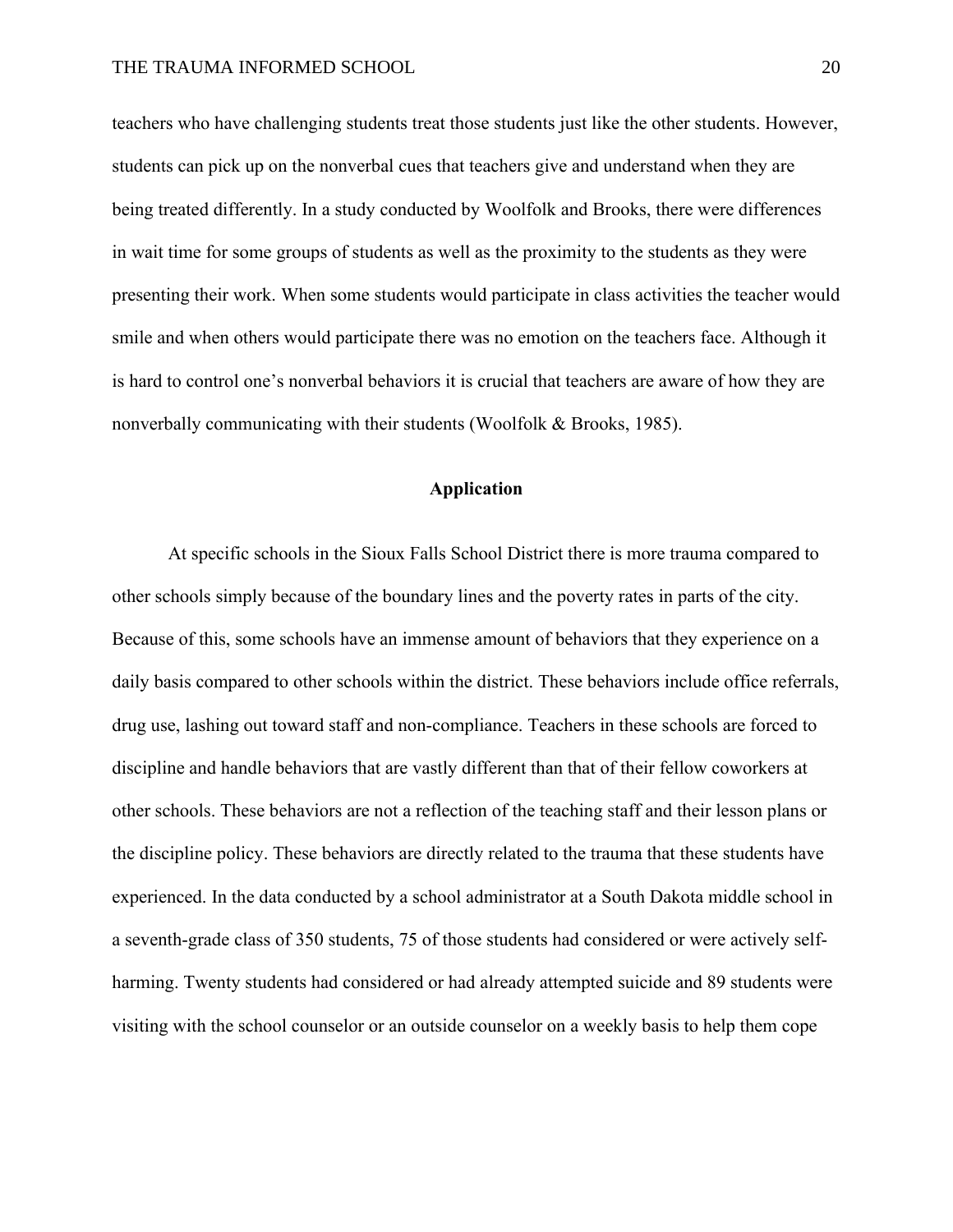with their trauma. With these statistics it is disturbing to think about the number of students who may need the help but have not yet come forward or have not been identified by staff.

Due to these high numbers all staff in these specific schools should be trained by their school psychologists and counselors to identify students who have experienced trauma. Not only do staff need to be trained but all staff should share the mindset that school is not about discipline, it is about learning. If a student is acting out in class or being non-compliant the staff should help teach them how they should act instead. If an entire school staff would get on board with this mindset shift, there could be an opportunity for our students to truly succeed not only academically but emotionally as well. This would also be an opportunity to make sure that students are not falling through the cracks. Unfortunately, the students who may not lash out or seem quiet in class may not be as noticeable as the ones who are obviously struggling.

The program that staff should experience is known as, Better Todays, Better Tomorrows for Children's Mental Health (B2T2) (Jaycox, 2006). This program provides a general guideline for the signs and symptoms of trauma in youth. Training is intended to raise awareness; it encourages early intervention with students and treatment for those students. This program is appropriate for all types of schools and communities and it can include parents as well. The program targets all types of trauma and focuses most on the signs and symptoms of such trauma and the impact it has on students. The training with this program consists of a full day interactive training session that is led by employees of the Institute for Rural Health at Idaho State University (Jaycox, 2006). Within the training there are opportunities to explore their telehealth component and dive into topics such as suicide and depression in adolescents. All the materials required for the training are online and can be completed via video conference.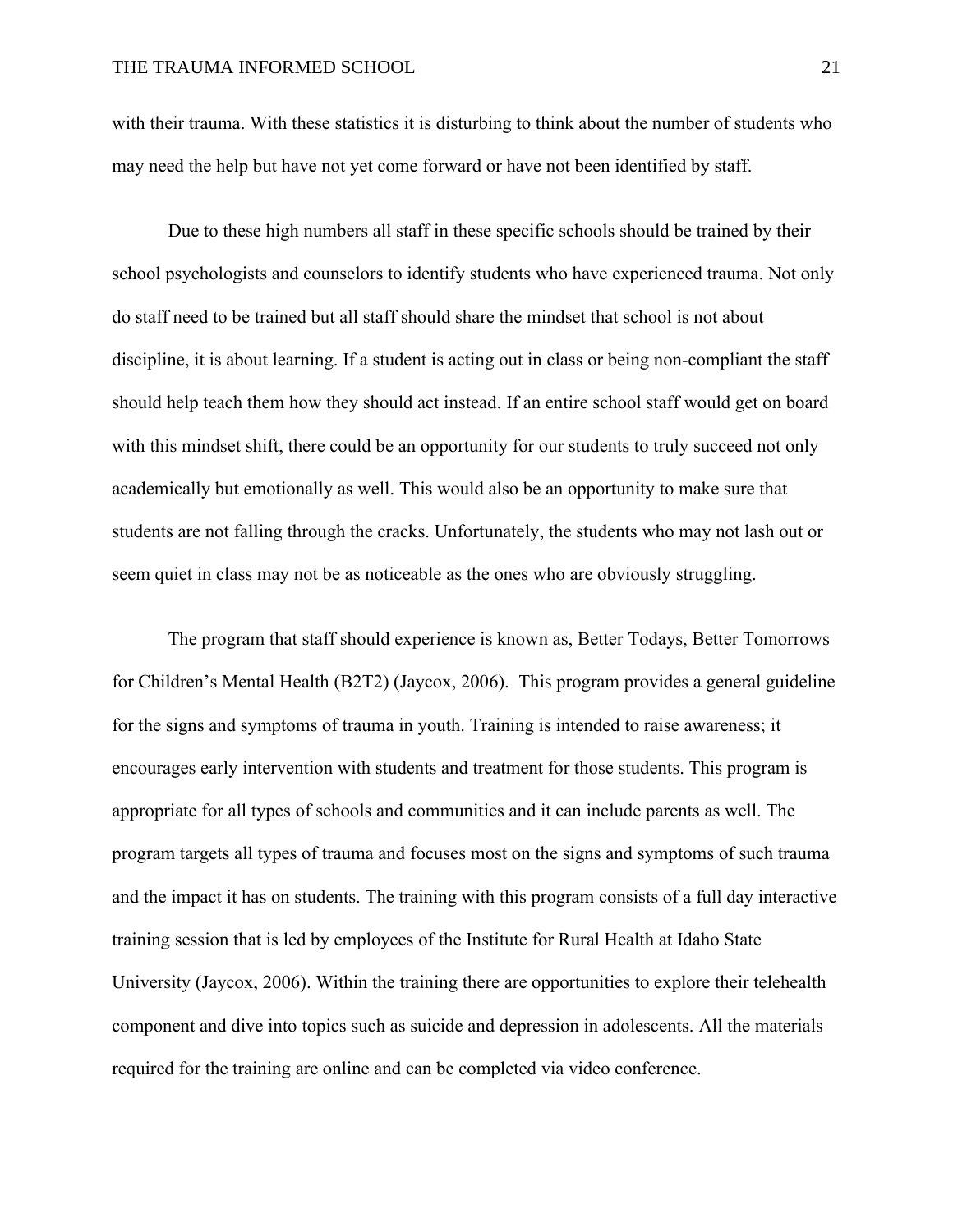There have been 2,367 people who have received the B2T2 training and the survey results taken 12-18 months after the training concluded that 80% had improved their knowledge of how to seek treatment for students who have experienced trauma and 53% of people better understood the signs and symptoms of trauma in students. Overall this training was largely successful in educating staff as well as community members about trauma in students and it could be just as successful in other schools. The resources available in this program would be especially helpful during the early intervention and identification process.

In addition to receiving training in trauma, schools should administer ACE questionnaires to all students at the beginning, middle and end of each school year in order to identify as many students as possible throughout the year. Completing these questionnaires would be one more step to early intervention and might even give staff insight to students that they would have otherwise overlooked. Once the ACEs are completed, the counselors would keep the information and begin to gather resources for those students and ideally inform the staff that work with those students to be hyper-sensitive to the trauma that they have experienced. The scores would not be shared nor would the specific incidents that the students have endured simply because staff would not be trained to guide the students through their specific traumas, instead they would be trained in identifying and referring the students as well as making their classroom safe.

To go along with the plan the entire school, students included, should be educated on what trauma is, who it affects, what it looks like, and where to go if they need help. This would inform students of what their options are if they need help and let them know that they are not alone. It is nearly impossible to make sure that not one student falls through the cracks, however, if students are informed and know what to look for in themselves or their friends it could be an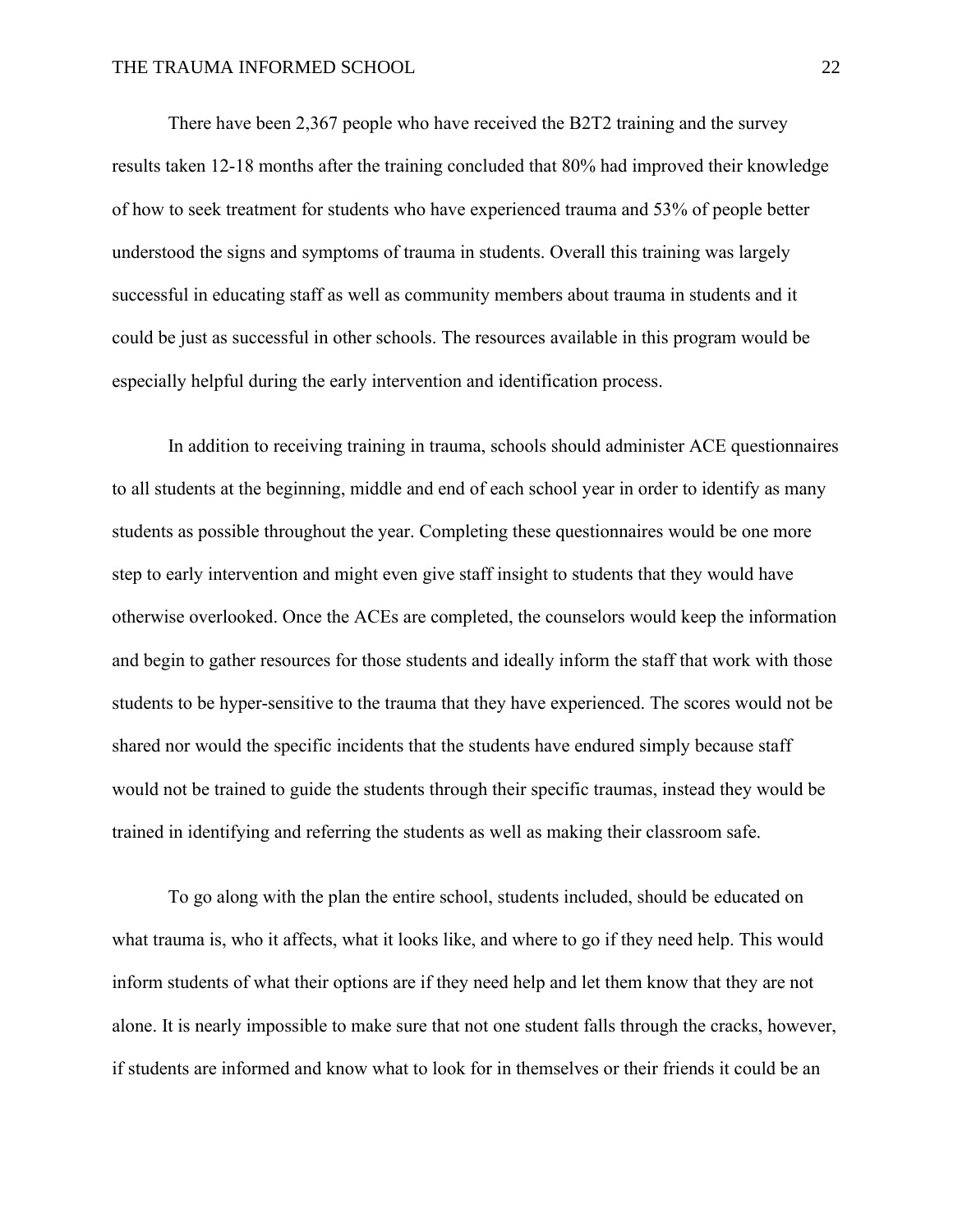effective way of finding students who may not have been identified. This could be done in a school assembly with the entire student body or in individual classrooms. Either way it is the school's responsibility to inform all students what this looks like in their own lives as well as in the lives of their peers.

As a whole, the training process ACE scores and student assembly are great steps toward becoming a trauma informed school. The main component to ensure the success of these strategies is the staff buy in. Staff must be willing to open their minds to the idea or teaching rather than disciplining. For many years, educators have been trying to figure out the most effective discipline strategy and ways to combat a student's behavior. Unfortunately, the idea of teaching was completely overlooked until recently. Teaching a student how to respond to stress and how to act in certain situations is crucial in a student's success. This does take patience but the outcome is far more positive for both the teacher and the student. They need to be accessible to their students and willing to discuss uncomfortable things but, they need to be prepared to give their training and resources a chance even if they do not show success in the first few months of school. For many, it can become frustrating when new things do not work the first time they are tried. It can be overwhelming when a student is consistently being non-compliant and disrespectful in the classroom and the strategies the teacher uses do not seem to work in that moment. However, if a strategy is tried repeatedly, the results of it working become greater because the student will learn what to expect. They will also learn how you react to uncomfortable situations. Although this can be a huge mindset shift for many teachers, especially veteran teachers, it is an important shift that needs to take place in schools today.

#### **Conclusion**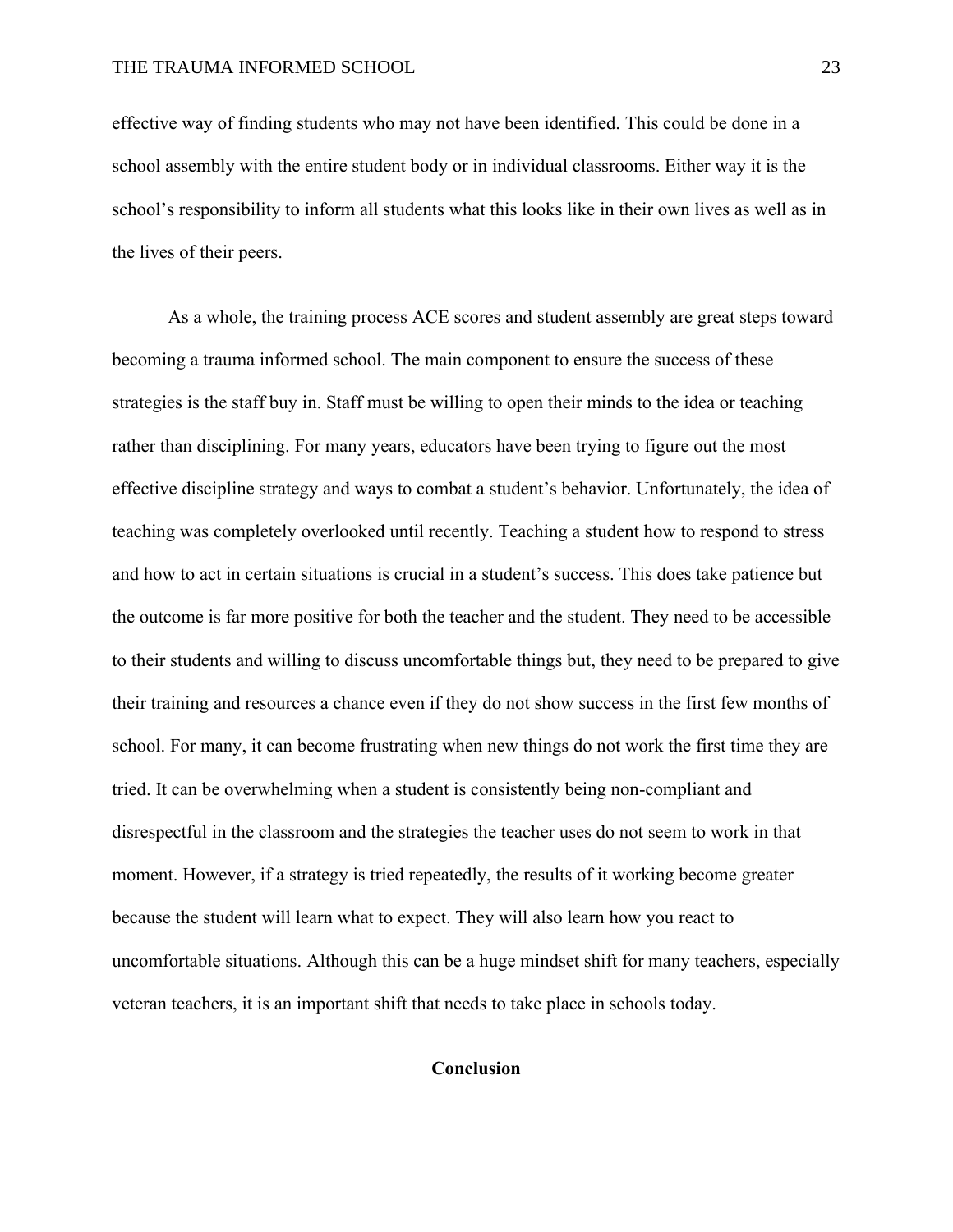Education has been evolving throughout the years and schools are finding that the jobs of teachers have expanded far beyond the curriculum. Teachers are expected to identify students who are struggling academically, emotionally and physically and get them the help that they need to be successful. A lot of this training is not given to teachers before they graduate with their teaching degree and many teachers are entering the classrooms unaware of the experiences their students have faced and how to help them cope with those experiences. Trauma affects students of all demographics and the amount of students who are dealing with personal trauma is astounding.

There is a wide variety of trauma coming into the classroom today. Some students have experienced their parents getting divorced and some endure physical, sexual or emotional abuse on a daily basis. Though there is a wide range of trauma, it is important that students are identified quickly and are given the help that they need before falling too far behind in the classroom. The trauma that is experienced not only affects academic performance but it also hinders their social and developmental progress. Unfortunately, if teachers and other school staff are unable to identify when a student is struggling or going through challenges outside of the classroom, that student runs the risk of being another statistic in dropout rates and they could potentially repeat the same traumatic cycle with their own children someday.

Training teachers to be more aware and use every resource available to them is an important factor to helping the youth that walk through their classroom doors. Although the curriculum is important to focus on, one could argue that the mental health and well-being of students is vital in preparing students for their future. Once students are identified and given the resources that they need, behaviors in the classroom have a greater chance of decreasing which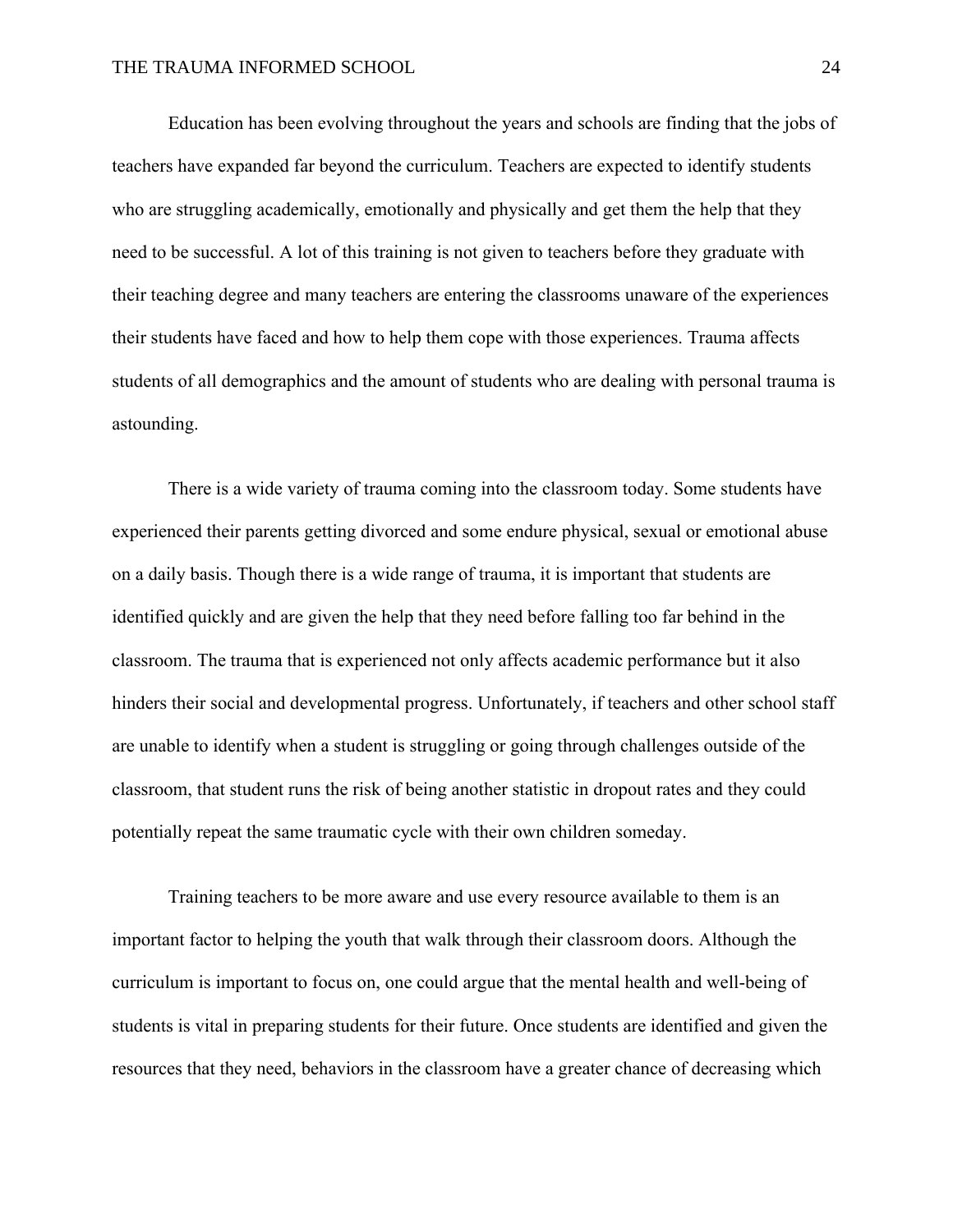then gives a greater learning opportunity for all students. Each year, teachers become more frustrated with the behaviors in their classrooms and they forget to look at what the true root of the issue is; Trauma. Becoming a trauma-informed school requires staff to be dedicated to being informed about the different types of trauma their students may be dealing with. It also makes an educators mindset shift from constant discipline to teaching in every instance. If teachers were better trained in these areas and all students were informed of the implications of trauma as well as the resources available to them if they were to ask for help the students would have a greater likelihood of success. This type of training would ensure that teachers are prepared to manage all types of trauma in their classroom and find the resources necessary to help students work through their trauma in a safe environment. Experiencing trauma does not have to define our students and the sooner that they are taught strategies to cope, the sooner their lives can turn into something positive.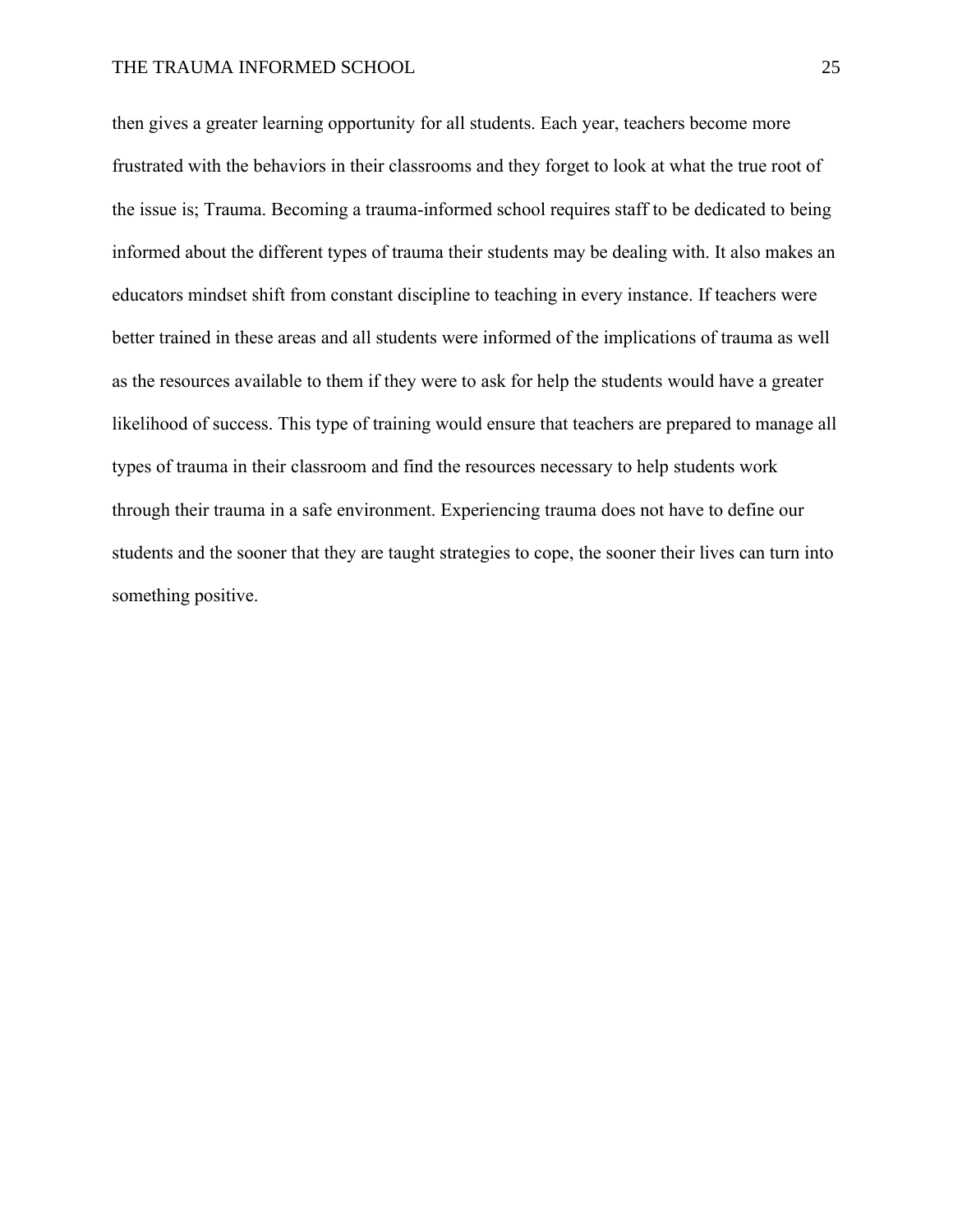#### References

- 6 Ways to Become a Trauma-Informed School. (2018). Retrieved from https://nationalresilienceinstitute.org/2017/05/6-ways-become-trauma-informed-school/
- Cavanaugh, B. (2016). Trauma-informed classrooms and schools. *Beyond Behavior*, *25*(2), 41 –46. <https://doi.org/10.1177/107429561602500206>
- Cole, S. F., Eisner, A., Gregory, M., & Ristuccia, J. (2013). *Helping traumatized children learn*. Boston: Massachusetts Advocates for Children.
- Cook-Cottone, C. P., Anderson, L., & Kane, L. (2014). The elements of counseling children and adolescents. New York: Springer Publishing Company.
- Dods, J. (2013). Enhancing understanding of the nature of supportive school-based relationships for youth who have experienced trauma. *Canadian Journal of Education / Revue Canadienne De L'éducation, 36*(1), 71-95. Retrieved

from<http://www.jstor.org.ezproxy.nwciowa.edu/stable/canajeducrevucan.36.1.71>

- Dutro, E., & Bien, A. (2014). Listening to the speaking wound: A trauma studies perspective on student positioning in schools. *American Educational Research Journal, 51*(1), 7-35. Retrieved from<http://www.jstor.org.ezproxy.nwciowa.edu/stable/24546666>
- Dwivedi, K. N., Irwin, M., & Nicholson, C. (2010). *Children and adolescents in trauma: creative therapeutic approaches*. London: Jessica Kingsley Publishers. Retrieved from http://search.ebscohost.com/login.aspxdirect=true&db=nlebk&AN=339492&site=ehostlive&scope=site
- Dyregrov, A. (2010). *Supporting traumatized children and teenagers: A guide to providing understanding and help*. London: Jessica Kingsley Publishers. Retrieved from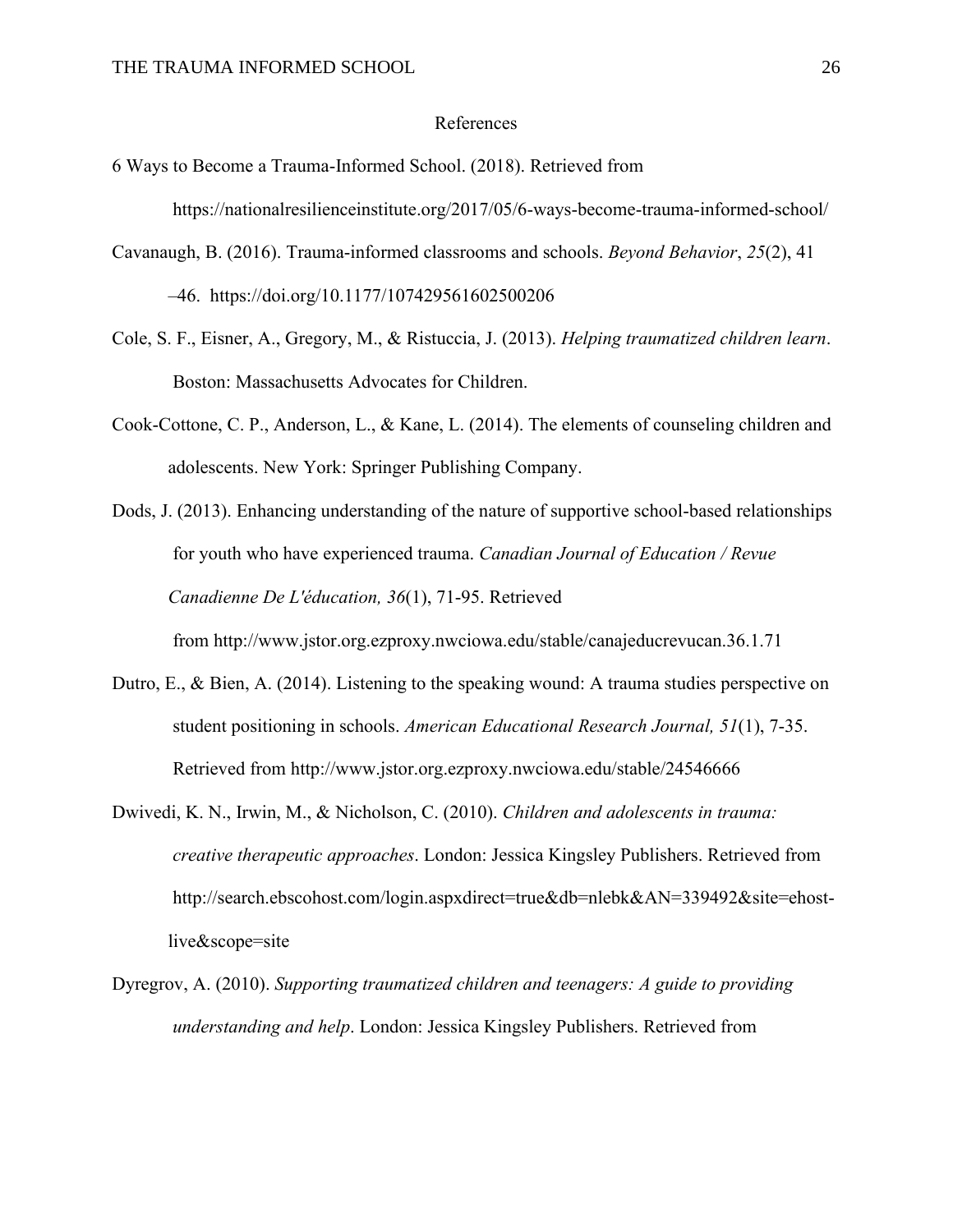- [http://search.ebscohost.com/login.aspxdirect=true&db=nlebk&AN=352880&site=ehost](http://search.ebscohost.com/login.aspx?direct=true&db=nlebk&AN=352880&site=ehost-live&scope=site) [ve&scope=site](http://search.ebscohost.com/login.aspx?direct=true&db=nlebk&AN=352880&site=ehost-live&scope=site)
- Ginsburg, K. R., American academy of pediatrics, & Kinsman, S. B. (2014). *Reaching teens: Strength-based communication strategies to build resilience and support healthy adolescent development*. Elk Grove Village, Illinois: American Academy of Pediatrics. Retrieved from [http://search.ebscohost.com.ezproxy.nwciowa.edu/login.aspx?direct=true&db=nlebk&A](http://search.ebscohost.com.ezproxy.nwciowa.edu/login.aspx?direct=true&db=nlebk&AN=1243670&site=ehost-live&scope=site)

[N=1243670&site=ehost-live&scope=site](http://search.ebscohost.com.ezproxy.nwciowa.edu/login.aspx?direct=true&db=nlebk&AN=1243670&site=ehost-live&scope=site)

- Harris, N. B. (2015). How childhood trauma affects health across a lifetime | Nadine Burke Harris. Retrieved from https://www.youtube.com/watch?v=95ovIJ3dsNk
- Jaycox, L. (2006). *How schools can help students recover from traumatic experiences: A tool -kit for supporting long-term recovery*. Santa Monica, CA: RAND Corporation. Retrieved from

[http://search.ebscohost.com/login.aspxdirect=true&db=nlebk&AN=213917&site=ehost](http://search.ebscohost.com/login.aspx?direct=true&db=nlebk&AN=213917&site=ehost-live&scope=site)[live&scope=site](http://search.ebscohost.com/login.aspx?direct=true&db=nlebk&AN=213917&site=ehost-live&scope=site)

- McCormick, M., Cappella, E., O'Connor, E., & McClowry, S. (2013). Parent involvement, emotional support, and behavior problems: An ecological approach. *The Elementary School Journal, 114*(2), 277-300. doi:10.1086/673200
- Meyer, Meghan M., (2015). "An action research project addressing the impact of trauma on students in schools through building a trauma-informed school community" Doctoral Research Project. 2. http://ecommons.luc.edu/luc\_drp/2
- Perry, Bruce. D. (2017). Trauma informed school. Retrieved from https://www.traumainformedschool.us/